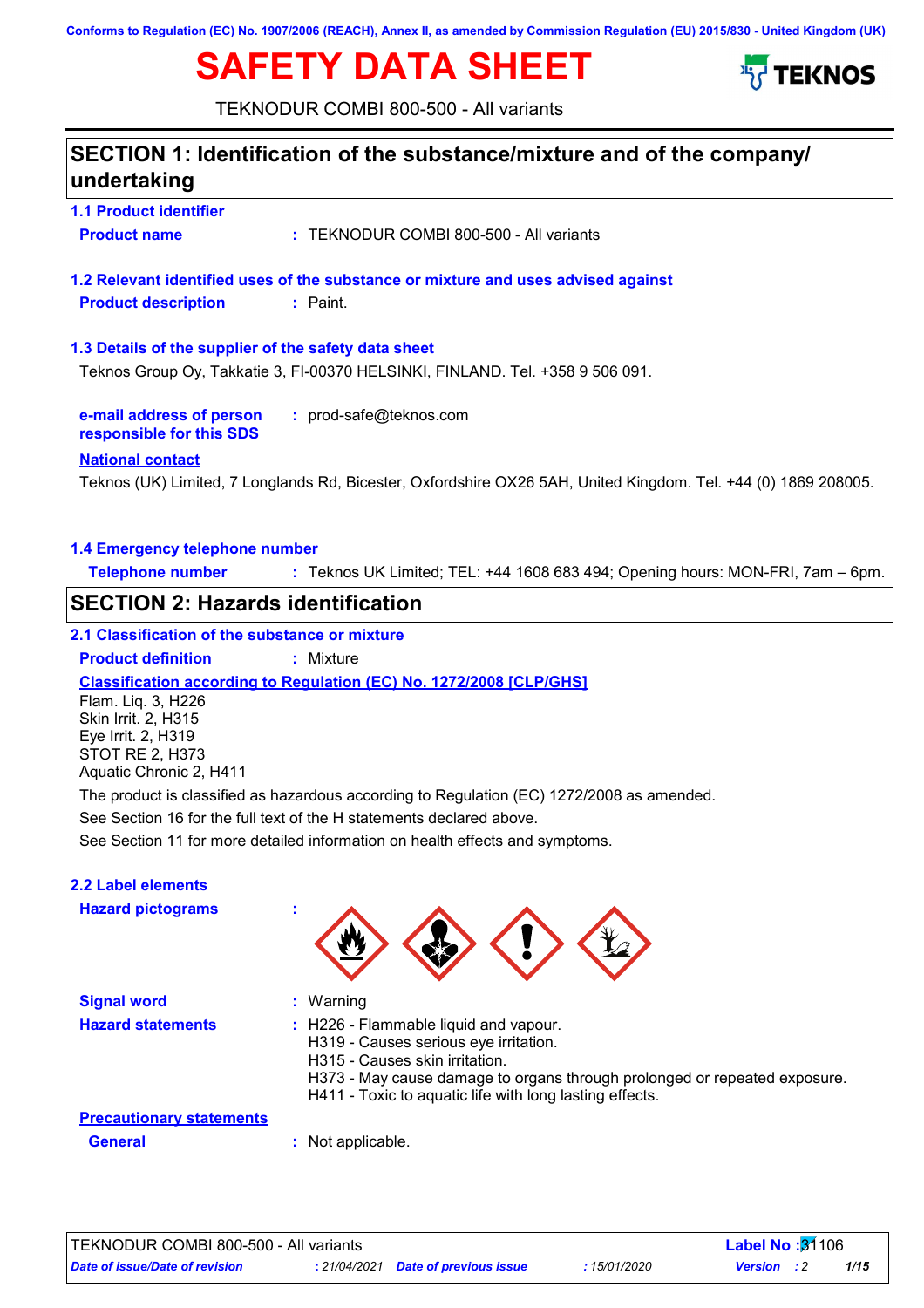## **SECTION 2: Hazards identification**

| <b>Prevention</b>                                                                                                                                               | : P280 - Wear protective gloves. Wear eye or face protection.<br>P210 - Keep away from heat, hot surfaces, sparks, open flames and other ignition<br>sources. No smoking. |
|-----------------------------------------------------------------------------------------------------------------------------------------------------------------|---------------------------------------------------------------------------------------------------------------------------------------------------------------------------|
|                                                                                                                                                                 | P273 - Avoid release to the environment.<br>P260 - Do not breathe vapour.                                                                                                 |
| <b>Response</b>                                                                                                                                                 | : P303 + P361 + P353 - IF ON SKIN (or hair): Take off immediately all contaminated<br>clothing. Rinse skin with water.                                                    |
| <b>Storage</b>                                                                                                                                                  | : Not applicable.                                                                                                                                                         |
| <b>Disposal</b>                                                                                                                                                 | : P501 - Dispose of contents and container in accordance with all local, regional,<br>national and international regulations.                                             |
| <b>Hazardous ingredients</b>                                                                                                                                    | $:$ <b>X</b> ylene                                                                                                                                                        |
| <b>Supplemental label</b><br>elements                                                                                                                           | : Marning! Hazardous respirable droplets may be formed when sprayed. Do not<br>breathe spray or mist.                                                                     |
| <b>Annex XVII - Restrictions</b><br>on the manufacture,<br>placing on the market and<br>use of certain dangerous<br>substances, mixtures and<br><b>articles</b> |                                                                                                                                                                           |

**Other hazards which do : not result in classification** : None known.

## **SECTION 3: Composition/information on ingredients**

|                             |                                                                                        |            | <b>Regulation (EC) No.</b><br>1272/2008 [CLP]                                                                                                                                                                                     | <b>Type</b> |
|-----------------------------|----------------------------------------------------------------------------------------|------------|-----------------------------------------------------------------------------------------------------------------------------------------------------------------------------------------------------------------------------------|-------------|
| <b>X</b> ylene              | REACH #:<br>01-2119488216-32<br>EC: 215-535-7<br>CAS: 1330-20-7<br>Index: 601-022-00-9 | $≥10 - 20$ | Flam. Liq. 3, H226<br>Acute Tox. 4, H312<br>Acute Tox. 4, H332<br>Skin Irrit. 2, H315<br>Eye Irrit. 2, H319<br>STOT SE 3, H335<br><b>STOT RE 2, H373</b><br>(oral)<br><b>STOT RE 2, H373</b><br>(inhalation)<br>Asp. Tox. 1, H304 | [1] [2]     |
| n-Butyl acetate             | REACH #:<br>01-2119485493-29<br>EC: 204-658-1<br>CAS: 123-86-4<br>Index: 607-025-00-1  | ≤10        | Flam. Liq. 3, H226<br>STOT SE 3, H336<br><b>EUH066</b>                                                                                                                                                                            | [1] [2]     |
| Ethylbenzene                | REACH #:<br>01-2119489370-35<br>EC: 202-849-4<br>CAS: 100-41-4<br>Index: 601-023-00-4  | $\leq 5$   | Flam. Lig. 2, H225<br>Acute Tox. 4, H332<br><b>STOT RE 2, H373</b><br>(hearing organs) (oral)<br>STOT RE 2, H373<br>(hearing organs)<br>(inhalation)<br>Asp. Tox. 1, H304                                                         | [1] [2]     |
| Trizinc bis(orthophosphate) | REACH #:<br>01-2119485044-40<br>EC: 231-944-3<br>CAS: 7779-90-0<br>Index: 030-011-00-6 | $\leq$ 3   | Aquatic Acute 1, H400<br>$(M=1)$<br>Aquatic Chronic 1,<br>$H410 (M=1)$                                                                                                                                                            | $[1]$       |
| Zinc oxide                  | REACH #:<br>01-2119463881-32<br>EC: 215-222-5<br>CAS: 1314-13-2                        | $\leq$ 3   | Aquatic Acute 1, H400<br>$(M=1)$<br>Aquatic Chronic 1,<br>$H410 (M=1)$                                                                                                                                                            | $[1]$       |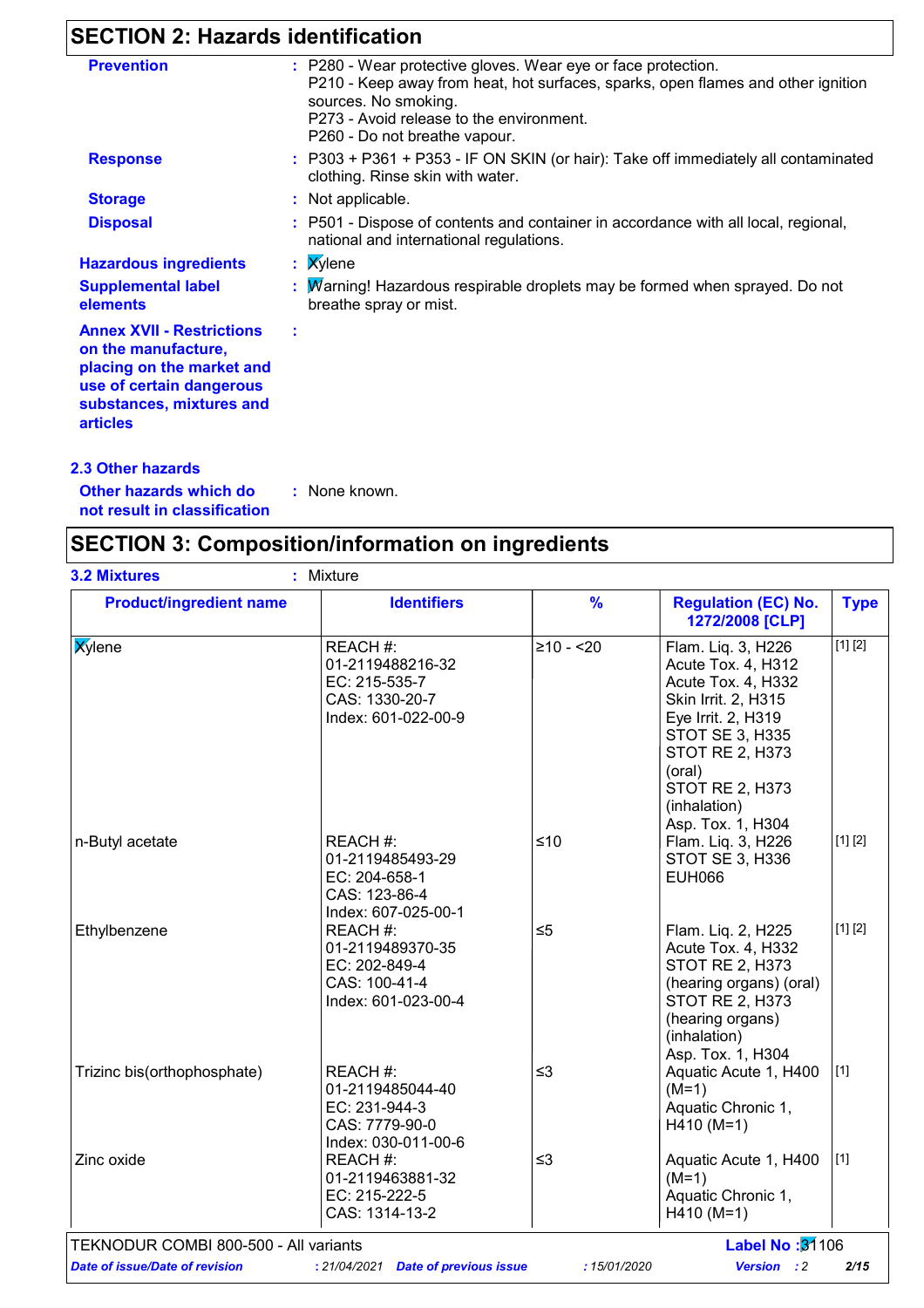|         | Index: 030-013-00-7                                             |      |                                                                                                                                                                        |         |
|---------|-----------------------------------------------------------------|------|------------------------------------------------------------------------------------------------------------------------------------------------------------------------|---------|
| toluene | REACH #:<br> 01-2119471310-51<br>EC: 203-625-9<br>CAS: 108-88-3 | ≤0.3 | Flam. Lig. 2, H225<br>Skin Irrit. 2, H315<br>Repr. 2, H361d<br>(Unborn child)<br>STOT SE 3, H336<br>STOT RE 2, H373<br>Asp. Tox. 1, H304<br>Aquatic Chronic 3,<br>H412 | [1] [2] |
|         |                                                                 |      | See Section 16 for<br>the full text of the H<br>statements declared<br>above.                                                                                          |         |

There are no additional ingredients present which, within the current knowledge of the supplier and in the concentrations applicable, are classified as hazardous to health or the environment, are PBTs, vPvBs or Substances of equivalent concern, or have been assigned a workplace exposure limit and hence require reporting in this section.

 $\overline{\mathcal{Q}}$ ontains: > 1 % TiO2 (<10 µm)

Type

[1] Substance classified with a health or environmental hazard

- [2] Substance with a workplace exposure limit
- [3] Substance meets the criteria for PBT according to Regulation (EC) No. 1907/2006, Annex XIII
- [4] Substance meets the criteria for vPvB according to Regulation (EC) No. 1907/2006, Annex XIII
- [5] Substance of equivalent concern
- [6] Additional disclosure due to company policy

Occupational exposure limits, if available, are listed in Section 8.

### **SECTION 4: First aid measures**

#### **4.1 Description of first aid measures**

| <b>Eye contact</b>                | : Immediately flush eyes with plenty of water, occasionally lifting the upper and lower<br>eyelids. Check for and remove any contact lenses. Continue to rinse for at least 10<br>minutes. Get medical attention.                                                                                                                                                                                                                                                                                                                                                                                                                                                                                                                                                                                                    |
|-----------------------------------|----------------------------------------------------------------------------------------------------------------------------------------------------------------------------------------------------------------------------------------------------------------------------------------------------------------------------------------------------------------------------------------------------------------------------------------------------------------------------------------------------------------------------------------------------------------------------------------------------------------------------------------------------------------------------------------------------------------------------------------------------------------------------------------------------------------------|
| <b>Inhalation</b>                 | Remove victim to fresh air and keep at rest in a position comfortable for breathing.<br>If not breathing, if breathing is irregular or if respiratory arrest occurs, provide<br>artificial respiration or oxygen by trained personnel. It may be dangerous to the<br>person providing aid to give mouth-to-mouth resuscitation. Get medical attention<br>following exposure or if feeling unwell. If unconscious, place in recovery position<br>and get medical attention immediately. Maintain an open airway. Loosen tight<br>clothing such as a collar, tie, belt or waistband.                                                                                                                                                                                                                                   |
| <b>Skin contact</b>               | : Flush contaminated skin with plenty of water. Remove contaminated clothing and<br>shoes. Continue to rinse for at least 10 minutes. Get medical attention. Wash<br>clothing before reuse. Clean shoes thoroughly before reuse.                                                                                                                                                                                                                                                                                                                                                                                                                                                                                                                                                                                     |
| <b>Ingestion</b>                  | : Wash out mouth with water. Remove dentures if any. Remove victim to fresh air<br>and keep at rest in a position comfortable for breathing. If material has been<br>swallowed and the exposed person is conscious, give small quantities of water to<br>drink. Stop if the exposed person feels sick as vomiting may be dangerous. Do not<br>induce vomiting unless directed to do so by medical personnel. If vomiting occurs,<br>the head should be kept low so that vomit does not enter the lungs. Get medical<br>attention following exposure or if feeling unwell. Never give anything by mouth to an<br>unconscious person. If unconscious, place in recovery position and get medical<br>attention immediately. Maintain an open airway. Loosen tight clothing such as a<br>collar, tie, belt or waistband. |
| <b>Protection of first-aiders</b> | : No action shall be taken involving any personal risk or without suitable training. It<br>may be dangerous to the person providing aid to give mouth-to-mouth resuscitation.                                                                                                                                                                                                                                                                                                                                                                                                                                                                                                                                                                                                                                        |

**4.2 Most important symptoms and effects, both acute and delayed Over-exposure signs/symptoms**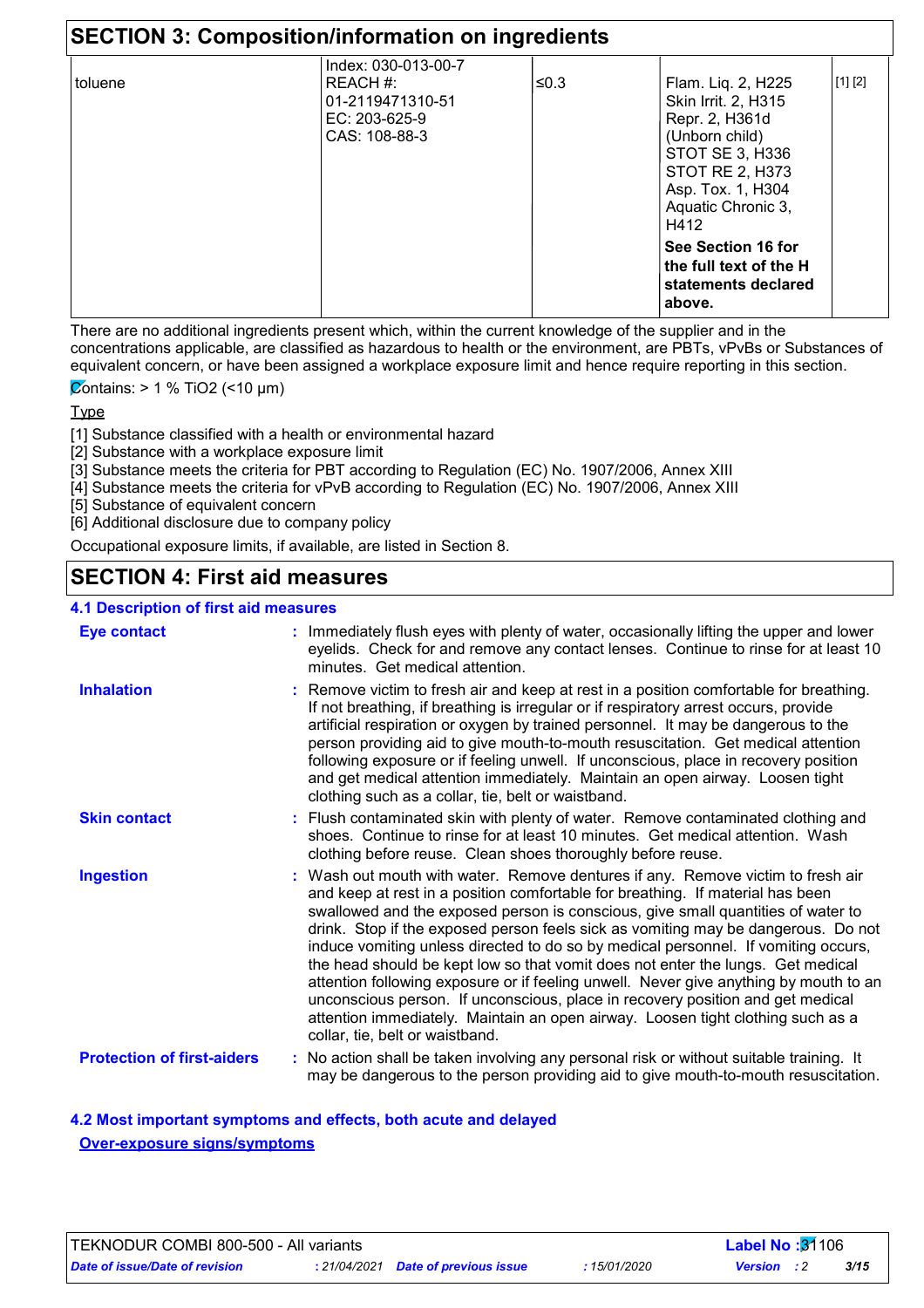## **SECTION 4: First aid measures**

| Eye contact         | : Adverse symptoms may include the following:                          |
|---------------------|------------------------------------------------------------------------|
|                     | pain or irritation<br>watering                                         |
|                     | redness                                                                |
| <b>Inhalation</b>   | : No specific data.                                                    |
| <b>Skin contact</b> | : Adverse symptoms may include the following:<br>irritation<br>redness |
| <b>Ingestion</b>    | : No specific data.                                                    |
|                     |                                                                        |

#### **4.3 Indication of any immediate medical attention and special treatment needed**

| <b>Notes to physician</b>  | : Treat symptomatically. Contact poison treatment specialist immediately if large<br>quantities have been ingested or inhaled. |
|----------------------------|--------------------------------------------------------------------------------------------------------------------------------|
| <b>Specific treatments</b> | : No specific treatment.                                                                                                       |

## **SECTION 5: Firefighting measures**

| 5.1 Extinguishing media                                                                          |                                                                                                                                                                                                                                                                                                                                                                                                                                  |
|--------------------------------------------------------------------------------------------------|----------------------------------------------------------------------------------------------------------------------------------------------------------------------------------------------------------------------------------------------------------------------------------------------------------------------------------------------------------------------------------------------------------------------------------|
| <b>Suitable extinguishing</b><br>: Use dry chemical, $CO2$ , water spray (fog) or foam.<br>media |                                                                                                                                                                                                                                                                                                                                                                                                                                  |
| <b>Unsuitable extinguishing</b><br>media                                                         | : Do not use water jet.                                                                                                                                                                                                                                                                                                                                                                                                          |
|                                                                                                  | 5.2 Special hazards arising from the substance or mixture                                                                                                                                                                                                                                                                                                                                                                        |
| <b>Hazards from the</b><br>substance or mixture                                                  | : Flammable liquid and vapour. Runoff to sewer may create fire or explosion hazard.<br>In a fire or if heated, a pressure increase will occur and the container may burst, with<br>the risk of a subsequent explosion. This material is toxic to aquatic life with long<br>lasting effects. Fire water contaminated with this material must be contained and<br>prevented from being discharged to any waterway, sewer or drain. |
| <b>Hazardous combustion</b><br>products                                                          | : In a fire, decomposition may produce toxic gases/fumes.                                                                                                                                                                                                                                                                                                                                                                        |
| <b>5.3 Advice for firefighters</b>                                                               |                                                                                                                                                                                                                                                                                                                                                                                                                                  |
| <b>Special protective actions</b><br>for fire-fighters                                           | : Promptly isolate the scene by removing all persons from the vicinity of the incident if<br>there is a fire. No action shall be taken involving any personal risk or without<br>suitable training. Move containers from fire area if this can be done without risk.<br>Use water spray to keep fire-exposed containers cool.                                                                                                    |
| <b>Special protective</b><br>equipment for fire-fighters                                         | : Fire-fighters should wear appropriate protective equipment and self-contained<br>breathing apparatus (SCBA) with a full face-piece operated in positive pressure<br>mode. Clothing for fire-fighters (including helmets, protective boots and gloves)<br>conforming to European standard EN 469 will provide a basic level of protection for<br>chemical incidents.                                                            |

## **SECTION 6: Accidental release measures**

|                                                | 6.1 Personal precautions, protective equipment and emergency procedures                                                                                                                                                                                                                                                                                                                                                                                                                        |
|------------------------------------------------|------------------------------------------------------------------------------------------------------------------------------------------------------------------------------------------------------------------------------------------------------------------------------------------------------------------------------------------------------------------------------------------------------------------------------------------------------------------------------------------------|
| For non-emergency<br>personnel                 | : No action shall be taken involving any personal risk or without suitable training.<br>Evacuate surrounding areas. Keep unnecessary and unprotected personnel from<br>entering. Do not touch or walk through spilt material. Shut off all ignition sources.<br>No flares, smoking or flames in hazard area. Avoid breathing vapour or mist.<br>Provide adequate ventilation. Wear appropriate respirator when ventilation is<br>inadequate. Put on appropriate personal protective equipment. |
|                                                | For emergency responders : If specialised clothing is required to deal with the spillage, take note of any<br>information in Section 8 on suitable and unsuitable materials. See also the<br>information in "For non-emergency personnel".                                                                                                                                                                                                                                                     |
| <b>6.2 Environmental</b><br><b>precautions</b> | : Avoid dispersal of spilt material and runoff and contact with soil, waterways, drains<br>and sewers. Inform the relevant authorities if the product has caused environmental<br>pollution (sewers, waterways, soil or air). Water polluting material. May be harmful<br>to the environment if released in large quantities. Collect spillage.                                                                                                                                                |

| TEKNODUR COMBI 800-500 - All variants |  |                                            |              | <b>Label No:</b> $31106$ |  |      |  |
|---------------------------------------|--|--------------------------------------------|--------------|--------------------------|--|------|--|
| Date of issue/Date of revision        |  | : 21/04/2021 <b>Date of previous issue</b> | : 15/01/2020 | Version                  |  | 4/15 |  |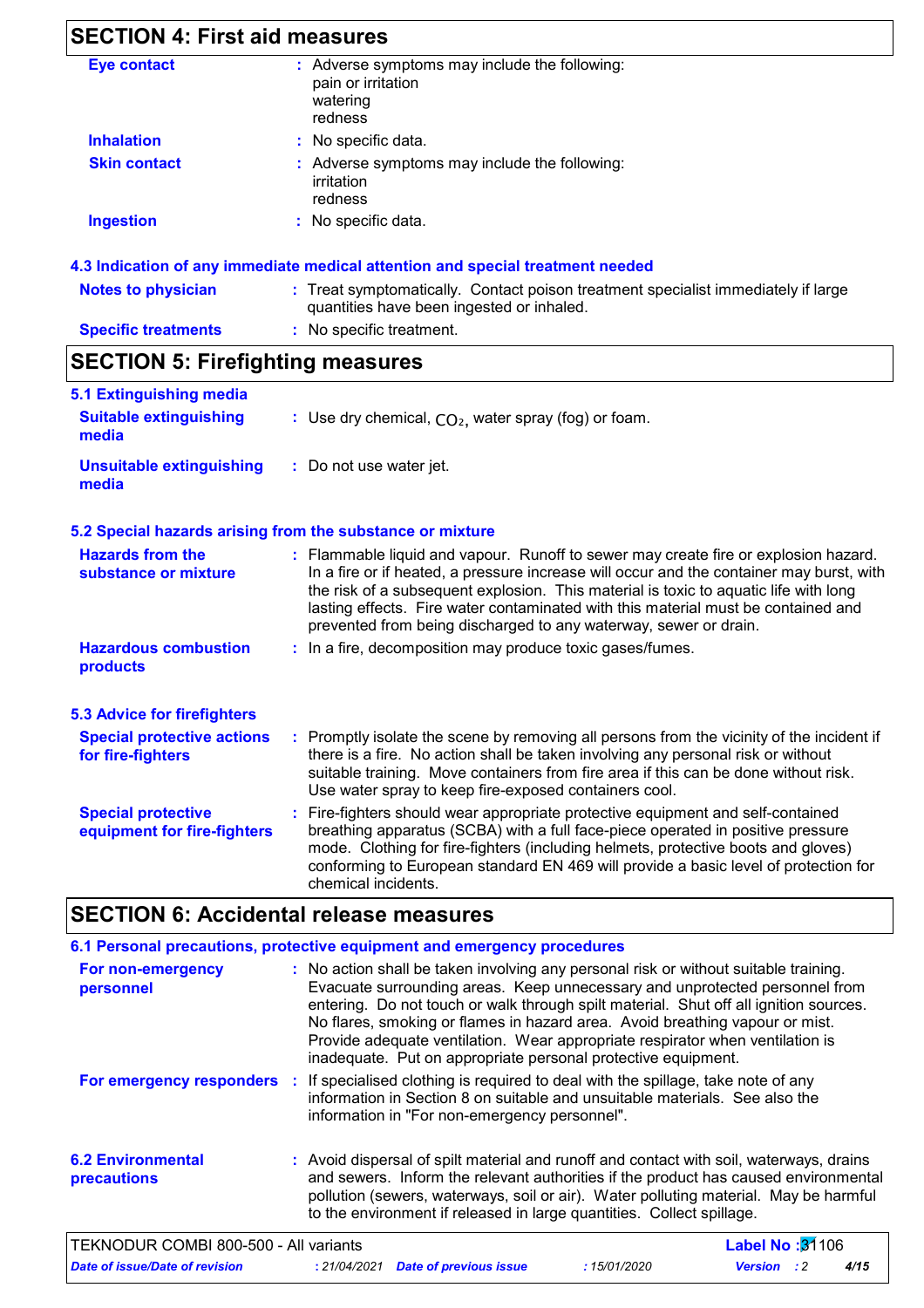### **SECTION 6: Accidental release measures**

#### **6.3 Methods and material for containment and cleaning up**

| <b>Small spill</b>                               | : Stop leak if without risk. Move containers from spill area. Use spark-proof tools and<br>explosion-proof equipment. Dilute with water and mop up if water-soluble.<br>Alternatively, or if water-insoluble, absorb with an inert dry material and place in an<br>appropriate waste disposal container. Dispose of via a licensed waste disposal<br>contractor.                                                                                                                                                                                                                                                                                           |
|--------------------------------------------------|------------------------------------------------------------------------------------------------------------------------------------------------------------------------------------------------------------------------------------------------------------------------------------------------------------------------------------------------------------------------------------------------------------------------------------------------------------------------------------------------------------------------------------------------------------------------------------------------------------------------------------------------------------|
| <b>Large spill</b>                               | : Stop leak if without risk. Move containers from spill area. Use spark-proof tools and<br>explosion-proof equipment. Approach the release from upwind. Prevent entry into<br>sewers, water courses, basements or confined areas. Wash spillages into an<br>effluent treatment plant or proceed as follows. Contain and collect spillage with non-<br>combustible, absorbent material e.g. sand, earth, vermiculite or diatomaceous earth<br>and place in container for disposal according to local regulations. Dispose of via a<br>licensed waste disposal contractor. Contaminated absorbent material may pose the<br>same hazard as the spilt product. |
| <b>6.4 Reference to other</b><br><b>sections</b> | : See Section 1 for emergency contact information.<br>See Section 8 for information on appropriate personal protective equipment.<br>See Section 13 for additional waste treatment information.                                                                                                                                                                                                                                                                                                                                                                                                                                                            |

### **SECTION 7: Handling and storage**

The information in this section contains generic advice and guidance. The list of Identified Uses in Section 1 should be consulted for any available use-specific information provided in the Exposure Scenario(s).

#### **7.1 Precautions for safe handling**

| <b>Protective measures</b>                       | : Put on appropriate personal protective equipment (see Section 8). Do not breathe<br>vapour or mist. Do not ingest. Avoid contact with eyes, skin and clothing. Avoid<br>release to the environment. Use only with adequate ventilation. Wear appropriate<br>respirator when ventilation is inadequate. Do not enter storage areas and confined<br>spaces unless adequately ventilated. Keep in the original container or an approved<br>alternative made from a compatible material, kept tightly closed when not in use.<br>Store and use away from heat, sparks, open flame or any other ignition source. Use<br>explosion-proof electrical (ventilating, lighting and material handling) equipment.<br>Use only non-sparking tools. Take precautionary measures against electrostatic<br>discharges. Empty containers retain product residue and can be hazardous. Do not<br>reuse container. |
|--------------------------------------------------|----------------------------------------------------------------------------------------------------------------------------------------------------------------------------------------------------------------------------------------------------------------------------------------------------------------------------------------------------------------------------------------------------------------------------------------------------------------------------------------------------------------------------------------------------------------------------------------------------------------------------------------------------------------------------------------------------------------------------------------------------------------------------------------------------------------------------------------------------------------------------------------------------|
| <b>Advice on general</b><br>occupational hygiene | : Eating, drinking and smoking should be prohibited in areas where this material is<br>handled, stored and processed. Workers should wash hands and face before<br>eating, drinking and smoking. Remove contaminated clothing and protective<br>equipment before entering eating areas. See also Section 8 for additional<br>information on hygiene measures.                                                                                                                                                                                                                                                                                                                                                                                                                                                                                                                                      |

#### **7.2 Conditions for safe storage, including any incompatibilities**

Store in accordance with local regulations. Store in a segregated and approved area. Store in original container protected from direct sunlight in a dry, cool and well-ventilated area, away from incompatible materials (see Section 10) and food and drink. Eliminate all ignition sources. Separate from oxidizing materials. Keep container tightly closed and sealed until ready for use. Containers that have been opened must be carefully resealed and kept upright to prevent leakage. Do not store in unlabelled containers. Use appropriate containment to avoid environmental contamination.

| <b>Category</b> | Notification and MAPP Safety report threshold<br>threshold |       |  |
|-----------------|------------------------------------------------------------|-------|--|
| P5c             | 5000                                                       | 50000 |  |
| E <sub>2</sub>  | 200                                                        | 500   |  |

#### **7.3 Specific end use(s)**

**Recommendations :**

: Not available.

**Industrial sector specific : solutions**

: Not available.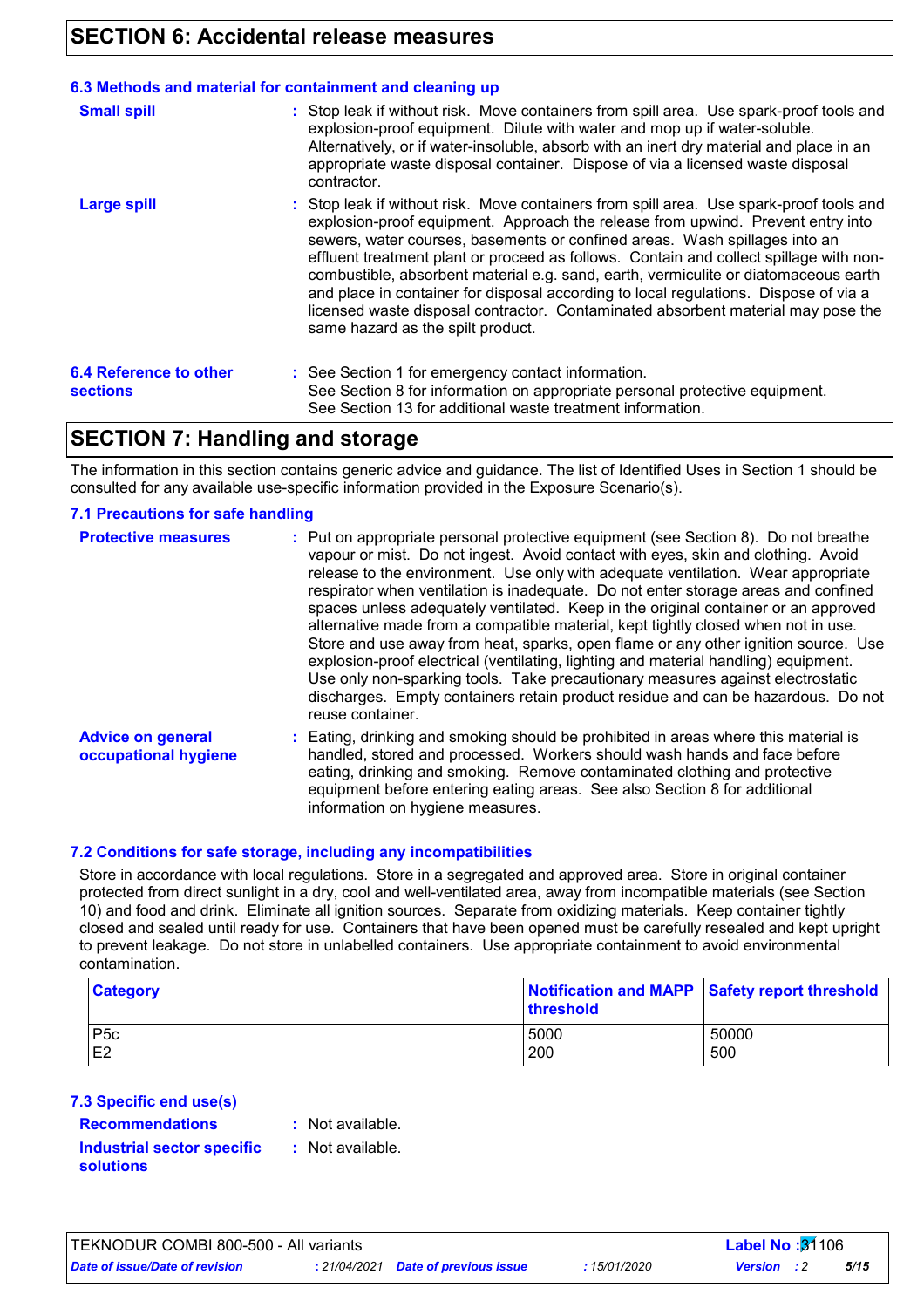### **SECTION 8: Exposure controls/personal protection**

The information in this section contains generic advice and guidance. Information is provided based on typical anticipated uses of the product. Additional measures might be required for bulk handling or other uses that could significantly increase worker exposure or environmental releases.

#### **8.1 Control parameters**

| <b>Occupational exposure limits</b>   |                                                                                                                                                                     |
|---------------------------------------|---------------------------------------------------------------------------------------------------------------------------------------------------------------------|
| <b>Xylene</b>                         | EH40/2005 WELs (United Kingdom (UK), 8/2018). Absorbed                                                                                                              |
|                                       | through skin.                                                                                                                                                       |
|                                       | STEL: 441 mg/m <sup>3</sup> 15 minutes.                                                                                                                             |
|                                       | TWA: 50 ppm 8 hours.                                                                                                                                                |
|                                       | TWA: 220 mg/m <sup>3</sup> 8 hours.<br>STEL: 100 ppm 15 minutes.                                                                                                    |
| n-Butyl acetate                       | EH40/2005 WELs (United Kingdom (UK), 8/2018).                                                                                                                       |
|                                       | STEL: 966 mg/m <sup>3</sup> 15 minutes.                                                                                                                             |
|                                       | STEL: 200 ppm 15 minutes.                                                                                                                                           |
|                                       | TWA: 724 mg/m <sup>3</sup> 8 hours.                                                                                                                                 |
|                                       | TWA: 150 ppm 8 hours.                                                                                                                                               |
| Ethylbenzene                          | EH40/2005 WELs (United Kingdom (UK), 8/2018). Absorbed                                                                                                              |
|                                       | through skin.                                                                                                                                                       |
|                                       | STEL: 552 mg/m <sup>3</sup> 15 minutes.                                                                                                                             |
|                                       | STEL: 125 ppm 15 minutes.                                                                                                                                           |
|                                       | TWA: 100 ppm 8 hours.                                                                                                                                               |
| toluene                               | TWA: $441$ mg/m <sup>3</sup> 8 hours.<br>EH40/2005 WELs (United Kingdom (UK), 8/2018). Absorbed                                                                     |
|                                       | through skin.                                                                                                                                                       |
|                                       | STEL: 384 mg/m <sup>3</sup> 15 minutes.                                                                                                                             |
|                                       | TWA: 191 mg/m <sup>3</sup> 8 hours.                                                                                                                                 |
|                                       | TWA: 50 ppm 8 hours.                                                                                                                                                |
|                                       | STEL: 100 ppm 15 minutes.                                                                                                                                           |
|                                       |                                                                                                                                                                     |
|                                       |                                                                                                                                                                     |
| <b>Recommended monitoring</b><br>÷.   | If this product contains ingredients with exposure limits, personal, workplace                                                                                      |
| procedures                            | atmosphere or biological monitoring may be required to determine the effectiveness                                                                                  |
|                                       | of the ventilation or other control measures and/or the necessity to use respiratory                                                                                |
|                                       | protective equipment. Reference should be made to monitoring standards, such as                                                                                     |
|                                       | the following: European Standard EN 689 (Workplace atmospheres - Guidance for<br>the assessment of exposure by inhalation to chemical agents for comparison with    |
|                                       | limit values and measurement strategy) European Standard EN 14042 (Workplace                                                                                        |
|                                       | atmospheres - Guide for the application and use of procedures for the assessment                                                                                    |
|                                       | of exposure to chemical and biological agents) European Standard EN 482                                                                                             |
|                                       | (Workplace atmospheres - General requirements for the performance of procedures                                                                                     |
|                                       | for the measurement of chemical agents) Reference to national guidance                                                                                              |
|                                       | documents for methods for the determination of hazardous substances will also be                                                                                    |
|                                       | required.                                                                                                                                                           |
| <b>DNELS/DMELS</b>                    |                                                                                                                                                                     |
| No DNELs/DMELs available.             |                                                                                                                                                                     |
|                                       |                                                                                                                                                                     |
| <b>PNECs</b>                          |                                                                                                                                                                     |
| No PNECs available                    |                                                                                                                                                                     |
|                                       |                                                                                                                                                                     |
| <b>8.2 Exposure controls</b>          |                                                                                                                                                                     |
|                                       |                                                                                                                                                                     |
| <b>Appropriate engineering</b>        | : Use only with adequate ventilation. Use process enclosures, local exhaust                                                                                         |
| controls                              | ventilation or other engineering controls to keep worker exposure to airborne<br>contaminants below any recommended or statutory limits. The engineering            |
|                                       | controls also need to keep gas, vapour or dust concentrations below any lower                                                                                       |
|                                       | explosive limits. Use explosion-proof ventilation equipment.                                                                                                        |
| <b>Individual protection measures</b> |                                                                                                                                                                     |
|                                       |                                                                                                                                                                     |
| <b>Hygiene measures</b>               | : Wash hands, forearms and face thoroughly after handling chemical products,<br>before eating, smoking and using the lavatory and at the end of the working period. |
|                                       | Appropriate techniques should be used to remove potentially contaminated clothing.                                                                                  |
|                                       | Wash contaminated clothing before reusing. Ensure that eyewash stations and                                                                                         |
|                                       | safety showers are close to the workstation location.                                                                                                               |
|                                       |                                                                                                                                                                     |

| TEKNODUR COMBI 800-500 - All variants |  |                                     | <b>Label No: <math>31106</math></b> |                    |  |      |  |
|---------------------------------------|--|-------------------------------------|-------------------------------------|--------------------|--|------|--|
| Date of issue/Date of revision        |  | : 21/04/2021 Date of previous issue | : 15/01/2020                        | <b>Version</b> : 2 |  | 6/15 |  |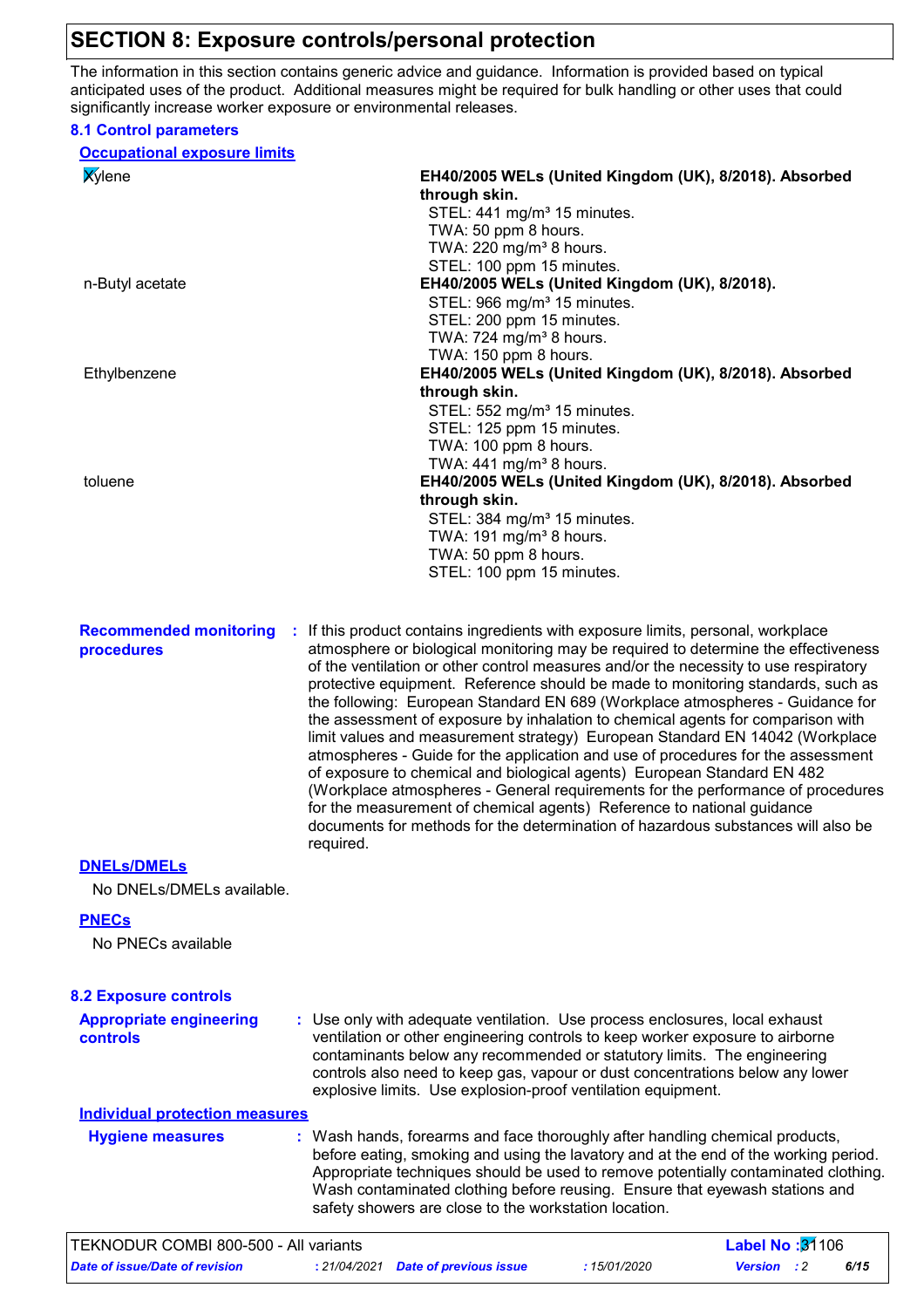## **SECTION 8: Exposure controls/personal protection**

| <b>Eye/face protection</b>                | : Safety eyewear complying with an approved standard should be used when a risk<br>assessment indicates this is necessary to avoid exposure to liquid splashes, mists,<br>gases or dusts. If contact is possible, the following protection should be worn,<br>unless the assessment indicates a higher degree of protection: chemical splash<br>goggles.                                                                                                                                                                                                                                                                  |
|-------------------------------------------|---------------------------------------------------------------------------------------------------------------------------------------------------------------------------------------------------------------------------------------------------------------------------------------------------------------------------------------------------------------------------------------------------------------------------------------------------------------------------------------------------------------------------------------------------------------------------------------------------------------------------|
| <b>Skin protection</b>                    |                                                                                                                                                                                                                                                                                                                                                                                                                                                                                                                                                                                                                           |
| <b>Hand protection</b>                    | : Chemical-resistant, impervious gloves complying with an approved standard should<br>be worn at all times when handling chemical products if a risk assessment indicates<br>this is necessary. Considering the parameters specified by the glove manufacturer,<br>check during use that the gloves are still retaining their protective properties. It<br>should be noted that the time to breakthrough for any glove material may be<br>different for different glove manufacturers. In the case of mixtures, consisting of<br>several substances, the protection time of the gloves cannot be accurately<br>estimated. |
|                                           | Recommendations : Wear suitable gloves tested to EN374.<br>< 1 hour (breakthrough time):<br>Nitrile gloves. thickness > 0.3 mm<br>1 - 4 hours (breakthrough time): polyvinyl alcohol (PVA) thickness > 0.3 mm or<br>4H / Silver Shield® gloves.<br>Viton $@$ thickness $> 0.3$ mm gloves<br>> 8 hours (breakthrough time):                                                                                                                                                                                                                                                                                                |
|                                           | Wash hands before breaks and immediately after handling the product.                                                                                                                                                                                                                                                                                                                                                                                                                                                                                                                                                      |
| <b>Body protection</b>                    | Personal protective equipment for the body should be selected based on the task<br>being performed and the risks involved and should be approved by a specialist<br>before handling this product. Refer to European Standard EN 14605 for further<br>information on material and design requirements and test methods. When there is<br>a risk of ignition from static electricity, wear anti-static protective clothing. For the<br>greatest protection from static discharges, clothing should include anti-static<br>overalls, boots and gloves.                                                                       |
| <b>Other skin protection</b>              | : Appropriate footwear and any additional skin protection measures should be<br>selected based on the task being performed and the risks involved and should be<br>approved by a specialist before handling this product.                                                                                                                                                                                                                                                                                                                                                                                                 |
| <b>Respiratory protection</b>             | : Based on the hazard and potential for exposure, select a respirator that meets the<br>appropriate standard or certification. Respirators must be used according to a<br>respiratory protection program to ensure proper fitting, training, and other important<br>aspects of use.                                                                                                                                                                                                                                                                                                                                       |
|                                           | Filter type:<br>A<br>A P<br>Filter type (spray application):                                                                                                                                                                                                                                                                                                                                                                                                                                                                                                                                                              |
| <b>Environmental exposure</b><br>controls | Emissions from ventilation or work process equipment should be checked to<br>ensure they comply with the requirements of environmental protection legislation.<br>In some cases, fume scrubbers, filters or engineering modifications to the process<br>equipment will be necessary to reduce emissions to acceptable levels.                                                                                                                                                                                                                                                                                             |

## **SECTION 9: Physical and chemical properties**

### **9.1 Information on basic physical and chemical properties**

| <b>Appearance</b>                                      |                                     |
|--------------------------------------------------------|-------------------------------------|
| <b>Physical state</b>                                  | Liquid.                             |
| <b>Colour</b>                                          | Various                             |
| <b>Odour</b>                                           | Slight                              |
| <b>Odour threshold</b>                                 | Not available.                      |
| рH                                                     | Not available.                      |
| <b>Melting point/freezing point</b>                    | : Not available.                    |
| Initial boiling point and<br>boiling range             | : Not available.                    |
| <b>Flash point</b>                                     | Closed cup: 24°C                    |
| <b>Evaporation rate</b>                                | Not available.                      |
| <b>Flammability (solid, gas)</b>                       | Not available.                      |
| <b>Upper/lower flammability or</b><br>explosive limits | Lower: $1.4\%$<br>÷.<br>Upper: 7.6% |
| <b>Vapour pressure</b>                                 | : Not available.                    |

*Date of issue/Date of revision* **:** *21/04/2021 Date of previous issue : 15/01/2020 Version : 2 7/15*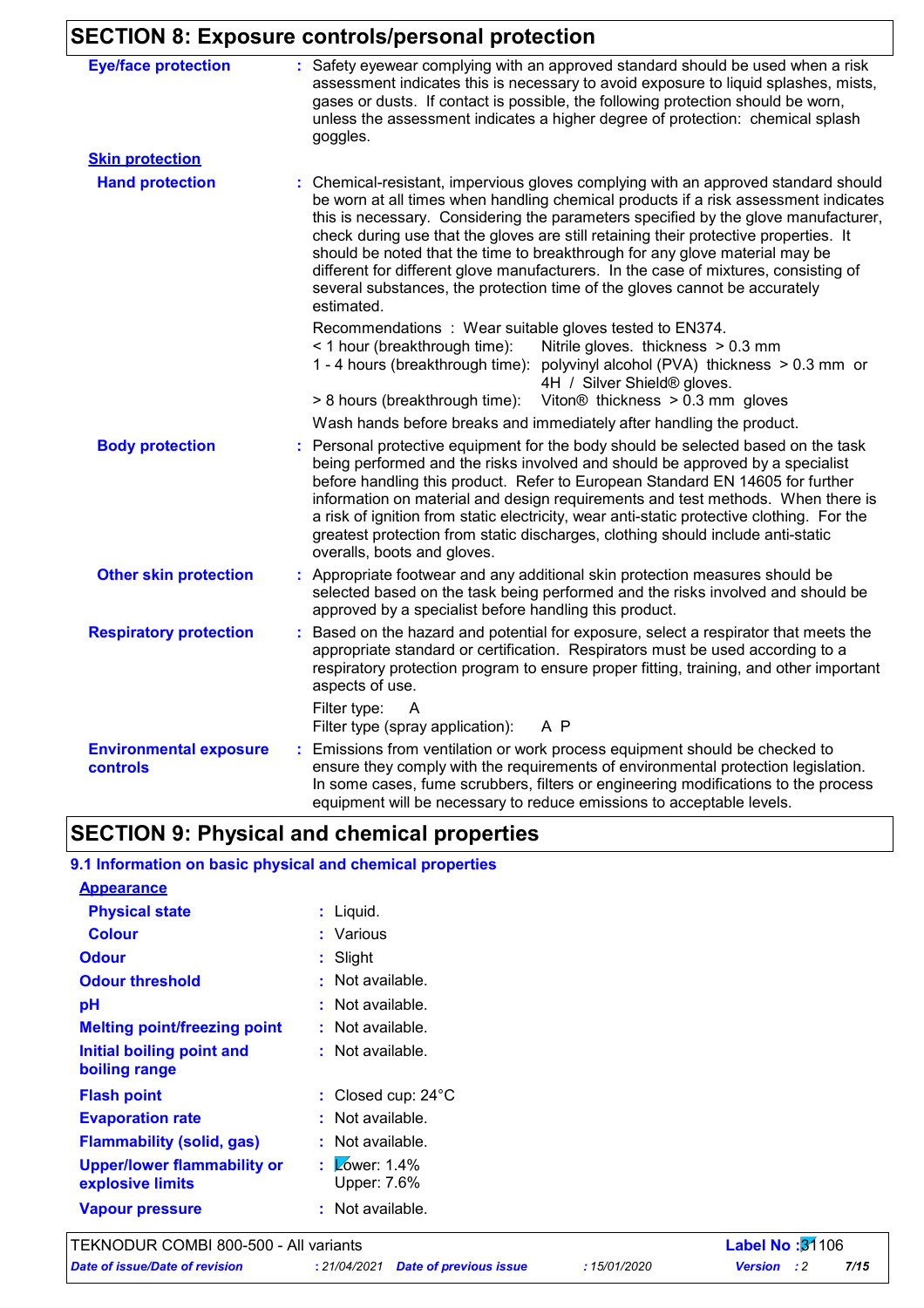## **SECTION 9: Physical and chemical properties**

| <b>Vapour density</b>                             |    | : Not available.   |
|---------------------------------------------------|----|--------------------|
| <b>Density</b>                                    | t. | $\sqrt{1.5}$ kg/l  |
| <b>Solubility(ies)</b>                            |    | Not available.     |
| <b>Partition coefficient: n-octanol/</b><br>water |    | $:$ Not available. |
| <b>Auto-ignition temperature</b>                  |    | : Not available.   |
| <b>Decomposition temperature</b>                  |    | : Not available.   |
| <b>Viscosity</b>                                  |    | : Not available.   |
| <b>Explosive properties</b>                       |    | : Not available.   |
| <b>Oxidising properties</b>                       |    | : Not available.   |
| <b>9.2 Other information</b>                      |    |                    |
| <b>VOC</b>                                        | t. | 381<br>g/l         |
| <b>Solubility in water</b>                        |    | Not available.     |
| No additional information.                        |    |                    |

## **SECTION 10: Stability and reactivity**

| <b>10.1 Reactivity</b>                          | : No specific test data related to reactivity available for this product or its ingredients.                                                                                 |
|-------------------------------------------------|------------------------------------------------------------------------------------------------------------------------------------------------------------------------------|
| <b>10.2 Chemical stability</b>                  | : The product is stable.                                                                                                                                                     |
| 10.3 Possibility of<br>hazardous reactions      | : Under normal conditions of storage and use, hazardous reactions will not occur.                                                                                            |
| <b>10.4 Conditions to avoid</b>                 | : Avoid all possible sources of ignition (spark or flame). Do not pressurise, cut, weld,<br>braze, solder, drill, grind or expose containers to heat or sources of ignition. |
| 10.5 Incompatible materials                     | : Reactive or incompatible with the following materials:<br>oxidizing materials                                                                                              |
| <b>10.6 Hazardous</b><br>decomposition products | : Under normal conditions of storage and use, hazardous decomposition products<br>should not be produced.                                                                    |

## **SECTION 11: Toxicological information**

#### **11.1 Information on toxicological effects**

#### **Acute toxicity**

| <b>Product/ingredient name</b> | <b>Result</b>                             | <b>Species</b> | <b>Dose</b> | <b>Exposure</b> |
|--------------------------------|-------------------------------------------|----------------|-------------|-----------------|
| <b>X</b> ylene                 | LC50 Inhalation Gas.                      | Rat            | 5000 ppm    | 4 hours         |
|                                | LD50 Oral                                 | Rat            | 4300 mg/kg  |                 |
| n-Butyl acetate                | <b>LC50 Inhalation Vapour</b>             | Rat            | $0.74$ mg/l | 4 hours         |
|                                | LD50 Dermal                               | Rabbit         | 14112 mg/kg |                 |
|                                | LD50 Oral                                 | Rat            | 10760 mg/kg |                 |
| Ethylbenzene                   | <b>LC50 Inhalation Dusts and</b><br>mists | Rat            | 29000 mg/l  | 4 hours         |
|                                | LD50 Dermal                               | Rabbit         | 15400 mg/kg |                 |
|                                | LD50 Oral                                 | Rat            | 3500 mg/kg  |                 |
| toluene                        | <b>LC50 Inhalation Vapour</b>             | Rat            | 49 g/ $m3$  | 4 hours         |
|                                | LD50 Oral                                 | Rat            | 636 mg/kg   |                 |

**Conclusion/Summary :** : Based on available data, the classification criteria are not met.

#### **Acute toxicity estimates**

| <b>Route</b>         | <b>ATE value</b>       |
|----------------------|------------------------|
| Dermal               | $ 7711 \text{ mg/kg} $ |
| Inhalation (gases)   | 35050.1 ppm            |
| Inhalation (vapours) | 351.5 mg/l             |

#### TEKNODUR COMBI 800-500 - All variants **Label No :**31106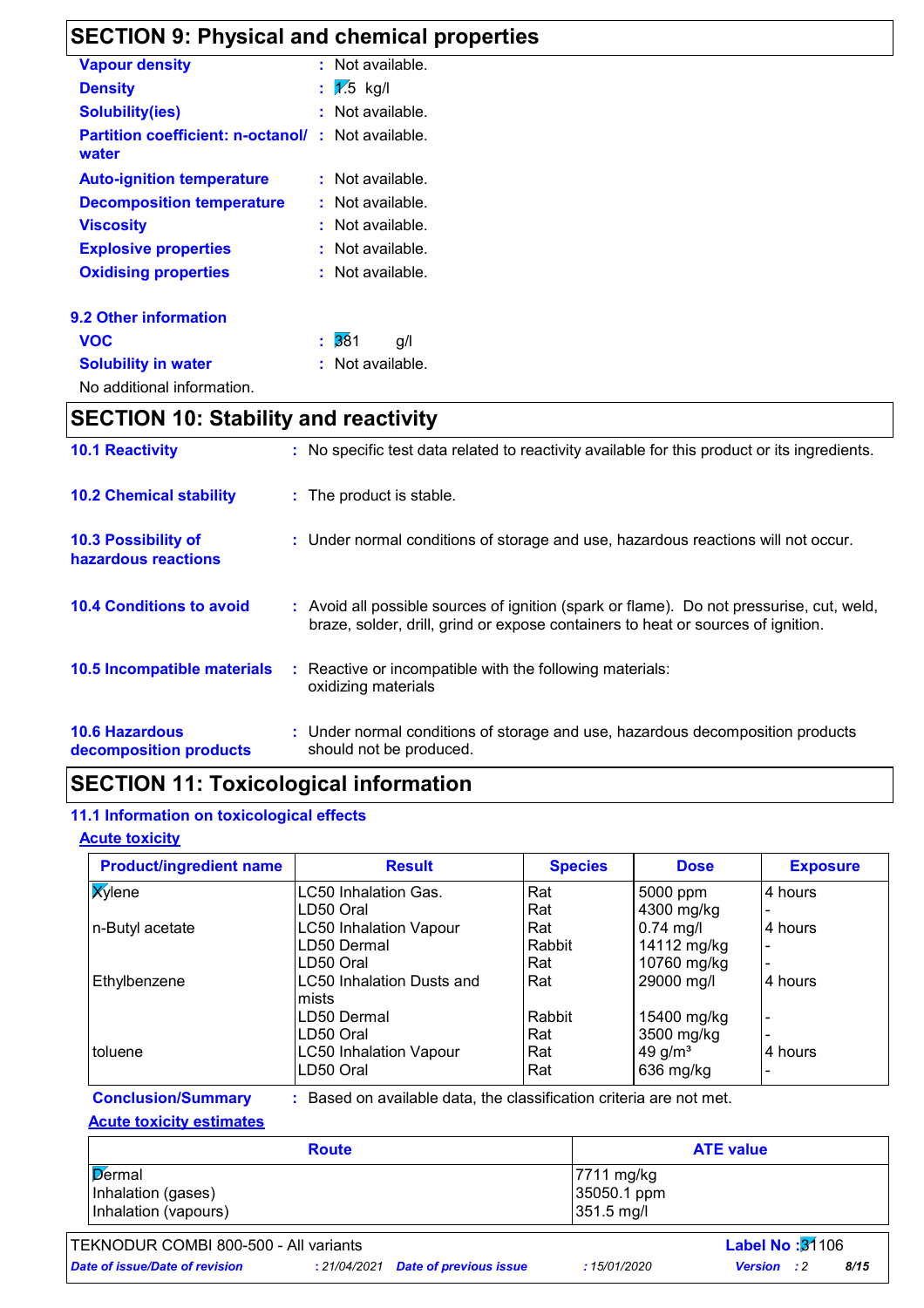## **SECTION 11: Toxicological information**

| <b>Product/ingredient name</b> | <b>Result</b>                                                       | <b>Species</b> | <b>Score</b>                 | <b>Exposure</b> | <b>Observation</b>       |
|--------------------------------|---------------------------------------------------------------------|----------------|------------------------------|-----------------|--------------------------|
| <b>Xylene</b>                  | Eyes - Mild irritant                                                | Rabbit         | $\blacksquare$               | 87 mg           |                          |
|                                | Eyes - Severe irritant                                              | Rabbit         | $\overline{\phantom{a}}$     | 24 hours 5      |                          |
|                                |                                                                     |                |                              | mg              |                          |
|                                | Skin - Mild irritant                                                | Rat            | $\overline{\phantom{a}}$     | 8 hours 60 UI   |                          |
|                                | Skin - Moderate irritant                                            | Rabbit         | $\blacksquare$               | 24 hours 500    |                          |
|                                |                                                                     |                |                              | mg              |                          |
|                                | Skin - Moderate irritant                                            | Rabbit         |                              | 100 %           |                          |
| n-Butyl acetate                | Eyes - Moderate irritant                                            | Rabbit         | $\overline{\phantom{a}}$     | 100 mg          |                          |
|                                | Skin - Moderate irritant                                            | Rabbit         | $\qquad \qquad \blacksquare$ | 24 hours 500    |                          |
|                                |                                                                     |                |                              | mg              |                          |
| Ethylbenzene                   | Eyes - Severe irritant                                              | Rabbit         | $\overline{\phantom{a}}$     | 500 mg          |                          |
|                                | Skin - Mild irritant                                                | Rabbit         | $\blacksquare$               | 24 hours 15     |                          |
|                                |                                                                     |                |                              | mg              |                          |
| Zinc oxide                     | Eyes - Mild irritant                                                | Rabbit         | $\overline{\phantom{a}}$     | 24 hours 500    |                          |
|                                |                                                                     |                |                              | mg              |                          |
|                                | Skin - Mild irritant                                                | Rabbit         | $\overline{\phantom{a}}$     | 24 hours 500    |                          |
|                                |                                                                     |                |                              | mg              |                          |
| toluene                        | Eyes - Mild irritant                                                | Rabbit         | $\overline{\phantom{a}}$     | 0.5 minutes     |                          |
|                                |                                                                     |                |                              | 100 mg          |                          |
|                                | Eyes - Mild irritant                                                | Rabbit         | $\blacksquare$               | 870 ug          |                          |
|                                | Eyes - Severe irritant                                              | Rabbit         | $\blacksquare$               | 24 hours 2      | $\blacksquare$           |
|                                |                                                                     |                |                              | mg              |                          |
|                                | Skin - Mild irritant                                                | Pig            |                              | 24 hours 250    |                          |
|                                |                                                                     |                |                              | UI              |                          |
|                                | Skin - Mild irritant                                                | Rabbit         | $\blacksquare$               | 435 mg          |                          |
|                                | Skin - Moderate irritant                                            | Rabbit         | $\overline{\phantom{0}}$     | 24 hours 20     |                          |
|                                |                                                                     |                |                              | mg              |                          |
|                                | Skin - Moderate irritant                                            | Rabbit         | $\overline{\phantom{a}}$     | 500 mg          | $\overline{\phantom{a}}$ |
| <b>Conclusion/Summary</b>      | : Causes skin irritation.                                           |                |                              |                 |                          |
| <b>Sensitisation</b>           |                                                                     |                |                              |                 |                          |
|                                | : Based on available data, the classification criteria are not met. |                |                              |                 |                          |
| <b>Conclusion/Summary</b>      |                                                                     |                |                              |                 |                          |

| <b>Conclusion/Summary</b>                               | : Based on available data, the classification criteria are not met. |
|---------------------------------------------------------|---------------------------------------------------------------------|
| <b>Mutagenicity</b>                                     |                                                                     |
| <b>Conclusion/Summary</b>                               | : Based on available data, the classification criteria are not met. |
| <b>Carcinogenicity</b>                                  |                                                                     |
| <b>Conclusion/Summary</b>                               | : Based on available data, the classification criteria are not met. |
| <b>Reproductive toxicity</b>                            |                                                                     |
| <b>Conclusion/Summary</b>                               | : Based on available data, the classification criteria are not met. |
| <b>Teratogenicity</b>                                   |                                                                     |
| <b>Conclusion/Summary</b>                               | : Based on available data, the classification criteria are not met. |
| <b>Specific target organ toxicity (single exposure)</b> |                                                                     |

#### **Product/ingredient name and all category Route of exposure Target organs Xylene** Category 3 Not applicable. Respiratory tract irritation n-Butyl acetate <br>  $\begin{array}{ccc}\n\text{Category 3} & \text{Not applicable.} \\
\text{Category 3} & \text{Not applicable.}\n\end{array}$  Narcotic effects Narcotic effects

#### **Specific target organ toxicity (repeated exposure)**

| <b>Product/ingredient name</b> | <b>Category</b> | <b>Route of</b><br>exposure | <b>Target organs</b>               |
|--------------------------------|-----------------|-----------------------------|------------------------------------|
| <b>X</b> ylene                 | Category 2      | Oral<br>Inhalation          | l Not determined<br>Not determined |
| Ethylbenzene                   | Category 2      | Oral<br>Inhalation          | hearing organs<br>hearing organs   |
| toluene                        | Category 2      | Not determined              | Not determined                     |

**Aspiration hazard**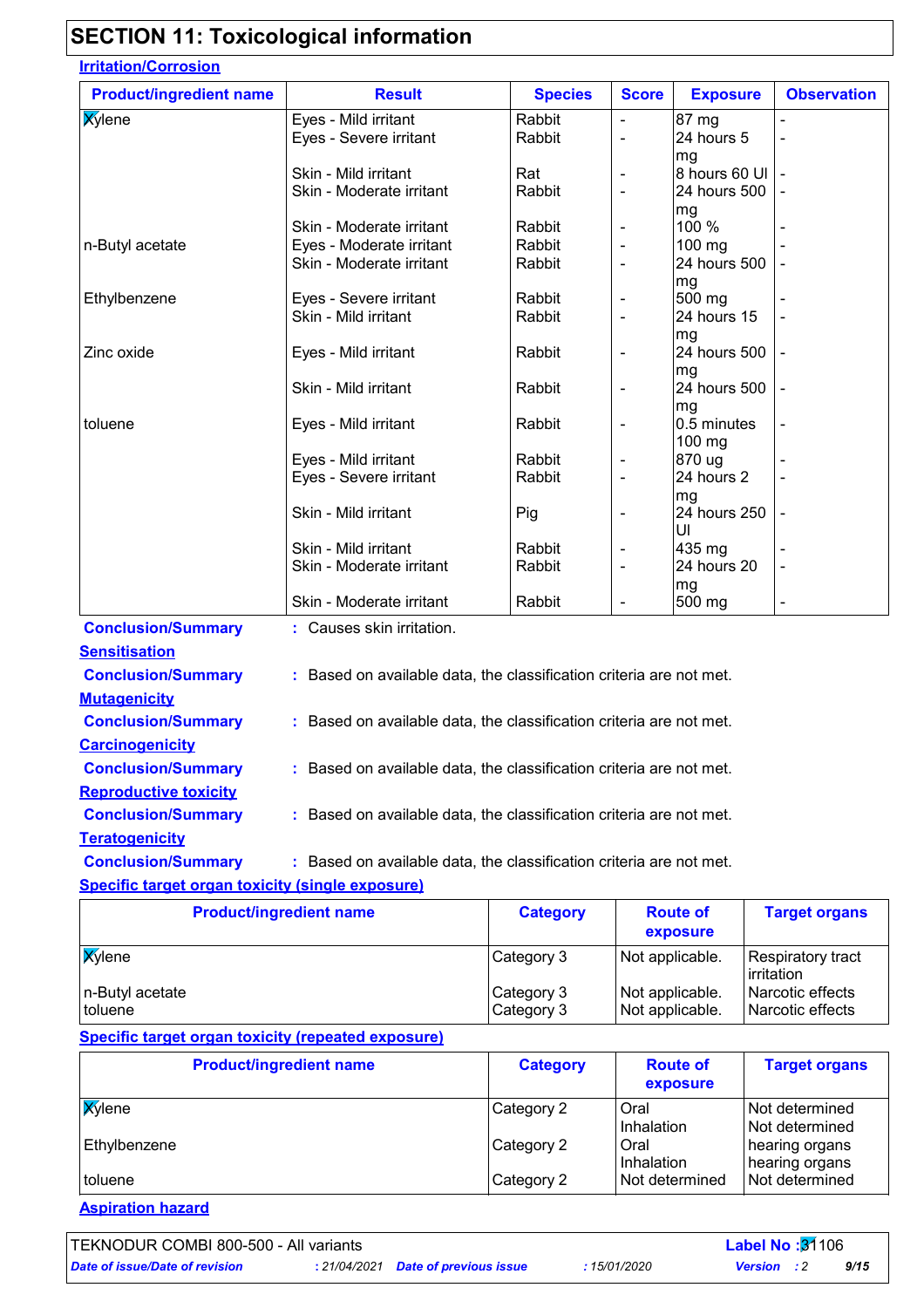| <b>SECTION 11: Toxicological information</b> |                                       |
|----------------------------------------------|---------------------------------------|
| <b>Product/ingredient name</b>               | <b>Result</b>                         |
| <b>Xylene</b>                                | <b>ASPIRATION HAZARD - Category 1</b> |
| Ethylbenzene                                 | <b>ASPIRATION HAZARD - Category 1</b> |
| toluene                                      | <b>ASPIRATION HAZARD - Category 1</b> |

| <b>Information on likely routes : Not available.</b> |  |
|------------------------------------------------------|--|
| of exposure                                          |  |

| <b>Potential acute health effects</b> |                                                     |
|---------------------------------------|-----------------------------------------------------|
| Eye contact                           | : Causes serious eye irritation.                    |
| <b>Inhalation</b>                     | : No known significant effects or critical hazards. |
| <b>Skin contact</b>                   | : Causes skin irritation.                           |
| <b>Ingestion</b>                      | : No known significant effects or critical hazards. |

#### **Symptoms related to the physical, chemical and toxicological characteristics**

| <b>Eye contact</b>  | : Adverse symptoms may include the following:<br>pain or irritation<br>watering<br>redness |
|---------------------|--------------------------------------------------------------------------------------------|
| <b>Inhalation</b>   | : No specific data.                                                                        |
| <b>Skin contact</b> | : Adverse symptoms may include the following:<br>irritation<br>redness                     |
| <b>Ingestion</b>    | : No specific data.                                                                        |

#### **Delayed and immediate effects as well as chronic effects from short and long-term exposure**

| <b>Short term exposure</b>                   |                                                                      |
|----------------------------------------------|----------------------------------------------------------------------|
| <b>Potential immediate</b><br><b>effects</b> | $:$ Not available.                                                   |
| <b>Potential delayed effects</b>             | $:$ Not available.                                                   |
| <b>Long term exposure</b>                    |                                                                      |
| <b>Potential immediate</b><br><b>effects</b> | $:$ Not available.                                                   |
| <b>Potential delayed effects</b>             | : Not available.                                                     |
| <b>Potential chronic health effects</b>      |                                                                      |
| Not available.                               |                                                                      |
| <b>Conclusion/Summary</b>                    | $:$ Not available.                                                   |
| <b>General</b>                               | : May cause damage to organs through prolonged or repeated exposure. |
| <b>Carcinogenicity</b>                       | : No known significant effects or critical hazards.                  |
| <b>Mutagenicity</b>                          | : No known significant effects or critical hazards.                  |
| <b>Teratogenicity</b>                        | : No known significant effects or critical hazards.                  |
| <b>Developmental effects</b>                 | : No known significant effects or critical hazards.                  |
| <b>Fertility effects</b>                     | : No known significant effects or critical hazards.                  |

#### **Other information :**

: Not available.

### **SECTION 12: Ecological information**

#### **12.1 Toxicity**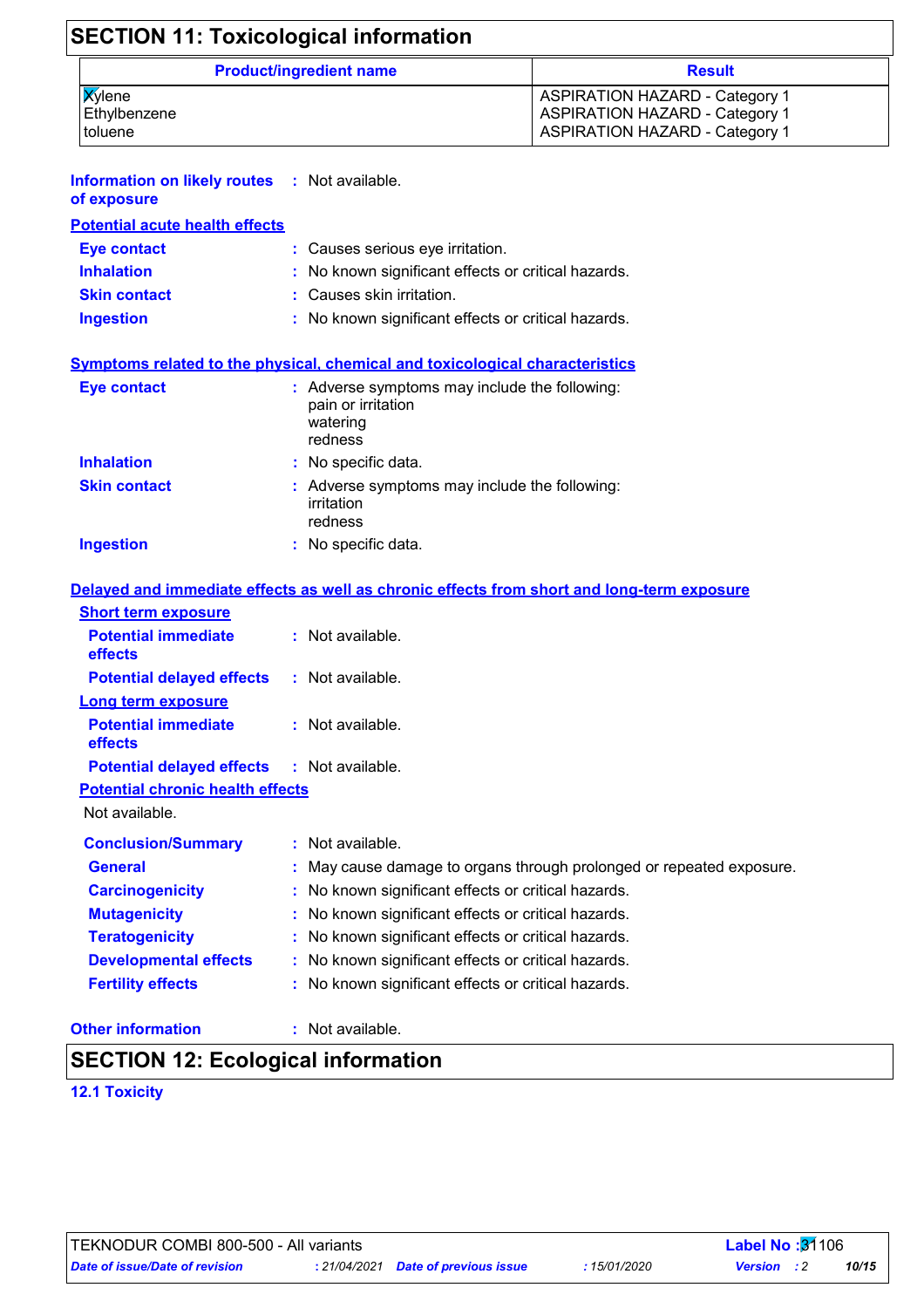## **SECTION 12: Ecological information**

| <b>Product/ingredient name</b> | <b>Result</b>                      | <b>Species</b>                                                           | <b>Exposure</b> |
|--------------------------------|------------------------------------|--------------------------------------------------------------------------|-----------------|
| $\overline{p}$ -Butyl acetate  | Acute LC50 32 mg/l Marine water    | Crustaceans - Artemia salina                                             | 48 hours        |
|                                | Acute LC50 18000 µg/l Fresh water  | Fish - Pimephales promelas                                               | 96 hours        |
| Trizinc bis(orthophosphate)    | Acute EC50 0.32 mg/l               | Algae - Selenastrum<br>capricornutum                                     | 72 hours        |
|                                | Acute EC50 0.96 mg/l               | Crustaceans - Ceriodaphnia<br>dubia                                      | 48 hours        |
| Zinc oxide                     | Acute IC50 1.85 mg/l Marine water  | Algae - Skeletonema costatum                                             | 96 hours        |
|                                | Acute IC50 46 µg/l Fresh water     | Algae - Pseudokirchneriella<br>subcapitata - Exponential<br>growth phase | 72 hours        |
|                                | Acute LC50 98 µg/l Fresh water     | Daphnia - Daphnia magna -<br>Neonate                                     | 48 hours        |
|                                | Acute LC50 1.1 ppm Fresh water     | Fish - Oncorhynchus mykiss                                               | 96 hours        |
| toluene                        | Acute EC50 12500 µg/l Fresh water  | Algae - Pseudokirchneriella<br>subcapitata                               | 72 hours        |
|                                | Acute EC50 11600 µg/l Fresh water  | Crustaceans - Gammarus<br>pseudolimnaeus - Adult                         | 48 hours        |
|                                | Acute EC50 5.56 mg/l Fresh water   | Daphnia - Daphnia magna -<br><b>Neonate</b>                              | 48 hours        |
|                                | Acute LC50 5500 µg/l Fresh water   | Fish - Oncorhynchus kisutch -<br>Fry                                     | 96 hours        |
|                                | Chronic NOEC 1000 µg/l Fresh water | Daphnia - Daphnia magna                                                  | 21 days         |

**Conclusion/Summary :** Toxic to aquatic life with long lasting effects.

#### **12.2 Persistence and degradability**

**Conclusion/Summary :** This product has not been tested for biodegradation.

#### **12.3 Bioaccumulative potential**

| <b>Product/ingredient name</b> | $LoaPow$                 | <b>BCF</b>  | <b>Potential</b> |
|--------------------------------|--------------------------|-------------|------------------|
| <b>X</b> ylene                 | 3.12                     | 8.1 to 25.9 | <b>I</b> low     |
| n-Butyl acetate                | 2.3                      |             | <b>I</b> low     |
| Ethylbenzene                   | 3.6                      |             | low              |
| Trizinc bis(orthophosphate)    | $\overline{\phantom{0}}$ | 60960       | high             |
| <b>Zinc oxide</b>              |                          | 28960       | high             |
| toluene                        | 2.73                     | 90          | low              |

| 12.4 Mobility in soil                                   |                  |
|---------------------------------------------------------|------------------|
| <b>Soil/water partition</b><br><b>coefficient (Koc)</b> | : Not available. |
| <b>Mobility</b>                                         | : Not available. |

| 12.5 Results of PBT and vPvB assessment |                   |  |  |
|-----------------------------------------|-------------------|--|--|
| <b>PBT</b>                              | : Not applicable. |  |  |
| <b>vPvB</b>                             | : Not applicable. |  |  |

**12.6 Other adverse effects** : No known significant effects or critical hazards.

### **SECTION 13: Disposal considerations**

| <b>13.1 Waste treatment methods</b>   |                                    |                                                                                                                                                                                                                                                                                                                                                                                                                                                                                                                |
|---------------------------------------|------------------------------------|----------------------------------------------------------------------------------------------------------------------------------------------------------------------------------------------------------------------------------------------------------------------------------------------------------------------------------------------------------------------------------------------------------------------------------------------------------------------------------------------------------------|
| <b>Product</b>                        |                                    |                                                                                                                                                                                                                                                                                                                                                                                                                                                                                                                |
| <b>Methods of disposal</b>            | all authorities with jurisdiction. | : The generation of waste should be avoided or minimised wherever possible.<br>Disposal of this product, solutions and any by-products should at all times comply<br>with the requirements of environmental protection and waste disposal legislation<br>and any regional local authority requirements. Dispose of surplus and non-<br>recyclable products via a licensed waste disposal contractor. Waste should not be<br>disposed of untreated to the sewer unless fully compliant with the requirements of |
| TEKNODUR COMBI 800-500 - All variants |                                    | Label No: 31106                                                                                                                                                                                                                                                                                                                                                                                                                                                                                                |

| TENNUDUR COMBI 600-300 - AII VAHAILSI |  |                                     |              | <b>Label NO 19</b> 1 100 |       |  |
|---------------------------------------|--|-------------------------------------|--------------|--------------------------|-------|--|
| Date of issue/Date of revision        |  | : 21/04/2021 Date of previous issue | : 15/01/2020 | <b>Version</b> : 2       | 11/15 |  |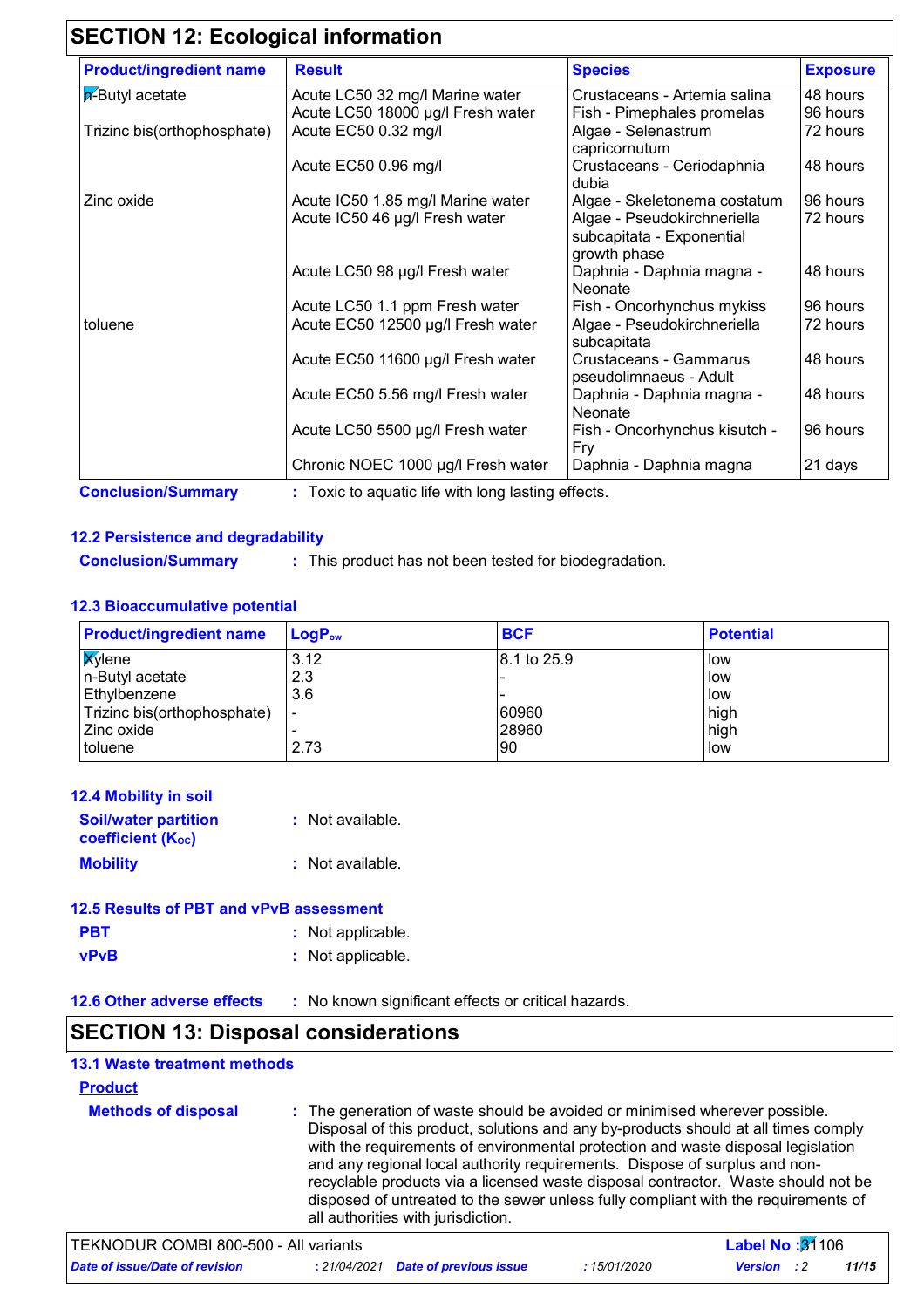## **SECTION 13: Disposal considerations**

| <b>Hazardous waste</b>                              | : The classification of the product may meet the criteria for a hazardous waste.                                                                                                                                                                                                                                                                                                                                                                                                                                                                              |
|-----------------------------------------------------|---------------------------------------------------------------------------------------------------------------------------------------------------------------------------------------------------------------------------------------------------------------------------------------------------------------------------------------------------------------------------------------------------------------------------------------------------------------------------------------------------------------------------------------------------------------|
| European waste catalogue: 080111*, 200127*<br>(EWC) |                                                                                                                                                                                                                                                                                                                                                                                                                                                                                                                                                               |
| <b>Packaging</b>                                    |                                                                                                                                                                                                                                                                                                                                                                                                                                                                                                                                                               |
| <b>Methods of disposal</b>                          | : The generation of waste should be avoided or minimised wherever possible. Waste<br>packaging should be recycled. Incineration or landfill should only be considered<br>when recycling is not feasible.                                                                                                                                                                                                                                                                                                                                                      |
| <b>Special precautions</b>                          | : This material and its container must be disposed of in a safe way. Care should be<br>taken when handling emptied containers that have not been cleaned or rinsed out.<br>Empty containers or liners may retain some product residues. Vapour from product<br>residues may create a highly flammable or explosive atmosphere inside the<br>container. Do not cut, weld or grind used containers unless they have been cleaned<br>thoroughly internally. Avoid dispersal of spilt material and runoff and contact with<br>soil, waterways, drains and sewers. |

### **SECTION 14: Transport information**

|                                           | <b>ADR/RID</b>                                                                                                                            | <b>ADN</b>                                                                                                                       | <b>IMDG</b>                                                                                    | <b>IATA</b>                                                                                                             |
|-------------------------------------------|-------------------------------------------------------------------------------------------------------------------------------------------|----------------------------------------------------------------------------------------------------------------------------------|------------------------------------------------------------------------------------------------|-------------------------------------------------------------------------------------------------------------------------|
| 14.1 UN number                            | <b>UN1263</b>                                                                                                                             | UN1263                                                                                                                           | UN1263                                                                                         | <b>UN1263</b>                                                                                                           |
| 14.2 UN proper<br>shipping name           | <b>PAINT</b>                                                                                                                              | <b>PAINT</b>                                                                                                                     | PAINT (trizinc bis<br>(orthophosphate), zinc<br>oxide)                                         | <b>PAINT</b>                                                                                                            |
| <b>14.3 Transport</b><br>hazard class(es) | 3<br>$\mathbf{Y}_2$                                                                                                                       | 3                                                                                                                                | 3<br>$\mathbf{Y}_2$                                                                            | 3                                                                                                                       |
| 14.4 Packing<br>group                     | III                                                                                                                                       | $\mathbf{III}$                                                                                                                   | III                                                                                            | Ш                                                                                                                       |
| 14.5<br><b>Environmental</b><br>hazards   | Yes.                                                                                                                                      | Yes.                                                                                                                             | Yes.                                                                                           | Yes. The<br>environmentally<br>hazardous substance<br>mark is not required.                                             |
| <b>Additional</b><br>information          | The environmentally<br>hazardous substance<br>mark is not required<br>when transported in<br>sizes of ≤5 L or ≤5 kg.<br>Tunnel code (D/E) | The environmentally<br>hazardous substance<br>mark is not required<br>when transported in<br>sizes of $\leq 5$ L or $\leq 5$ kg. | The marine pollutant<br>mark is not required<br>when transported in<br>sizes of ≤5 L or ≤5 kg. | The environmentally<br>hazardous substance<br>mark may appear if<br>required by other<br>transportation<br>regulations. |

|      | 14.6 Special precautions for : Transport within user's premises: always transport in closed containers that are |
|------|-----------------------------------------------------------------------------------------------------------------|
| user | upright and secure. Ensure that persons transporting the product know what to do in                             |
|      | the event of an accident or spillage.                                                                           |

**14.7 Transport in bulk according to Annex II of Marpol and the IBC Code** **:** Not relevant/applicable due to nature of the product.

### **SECTION 15: Regulatory information**

**15.1 Safety, health and environmental regulations/legislation specific for the substance or mixture EU Regulation (EC) No. 1907/2006 (REACH)**

**Annex XIV - List of substances subject to authorisation**

**Annex XIV**

None of the components are listed.

**Substances of very high concern**

None of the components are listed.

TEKNODUR COMBI 800-500 - All variants **Label No :**31106

*Date of issue/Date of revision* **:** *21/04/2021 Date of previous issue : 15/01/2020 Version : 2 12/15*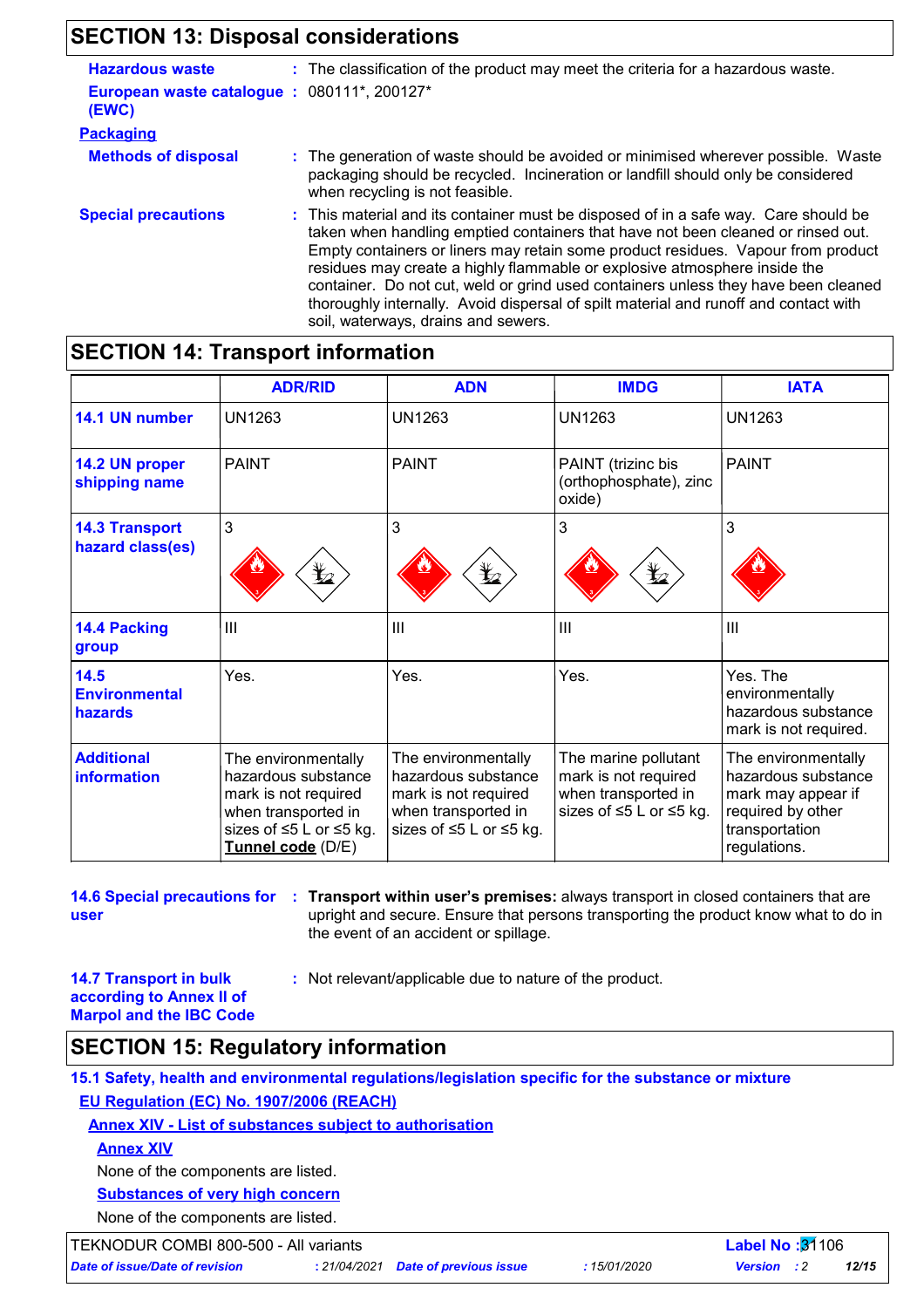### **SECTION 15: Regulatory information**

**Annex XVII - Restrictions on the manufacture, placing on the market and use of certain dangerous substances, mixtures and articles :**

#### **Other EU regulations**

**Europe inventory :** Not determined.

| <b>Product/ingredient name Carcinogenic</b> | <b>effects</b> | Mutagenic effects Developmental | <b>effects</b>                   | <b>Fertility effects</b> |
|---------------------------------------------|----------------|---------------------------------|----------------------------------|--------------------------|
| <i>to</i> luene                             |                |                                 | Repr. 2, H361d<br>(Unborn child) |                          |

**Ozone depleting substances (1005/2009/EU)**

Not listed.

**Prior Informed Consent (PIC) (649/2012/EU)**

Not listed.

#### **Seveso Directive**

This product is controlled under the Seveso Directive.

**Danger criteria**

| <b>Category</b> |
|-----------------|
|-----------------|

P5c E2

**International regulations**

**Chemical Weapon Convention List Schedules I, II & III Chemicals**

Not listed.

#### **Montreal Protocol (Annexes A, B, C, E)**

Not listed.

**Stockholm Convention on Persistent Organic Pollutants**

Not listed.

#### **Rotterdam Convention on Prior Informed Consent (PIC)**

Not listed.

#### **UNECE Aarhus Protocol on POPs and Heavy Metals**

Not listed.

| <b>15.2 Chemical safety</b> | This product contains substances for which Chemical Safety Assessments are still |
|-----------------------------|----------------------------------------------------------------------------------|
| assessment                  | required.                                                                        |

#### **SECTION 16: Other information**

 $\nabla$  Indicates information that has changed from previously issued version.

| <b>Abbreviations and</b> | $:$ ATE = Acute Toxicity Estimate                                                           |
|--------------------------|---------------------------------------------------------------------------------------------|
| acronyms                 | CLP = Classification, Labelling and Packaging Regulation [Regulation (EC) No.<br>1272/2008] |
|                          | DMEL = Derived Minimal Effect Level                                                         |
|                          | DNEL = Derived No Effect Level                                                              |
|                          | EUH statement = CLP-specific Hazard statement                                               |
|                          | PBT = Persistent, Bioaccumulative and Toxic                                                 |
|                          | <b>PNEC = Predicted No Effect Concentration</b>                                             |
|                          | <b>RRN = REACH Registration Number</b>                                                      |
|                          | vPvB = Very Persistent and Very Bioaccumulative                                             |

**Procedure used to derive the classification according to Regulation (EC) No. 1272/2008 [CLP/GHS]**

| <b>TEKNODUR COMBI 800-500 - All variants</b> |  |                                     |              | <b>Label No: <math>31106</math></b> |  |       |
|----------------------------------------------|--|-------------------------------------|--------------|-------------------------------------|--|-------|
| Date of issue/Date of revision               |  | : 21/04/2021 Date of previous issue | : 15/01/2020 | <b>Version</b> : 2                  |  | 13/15 |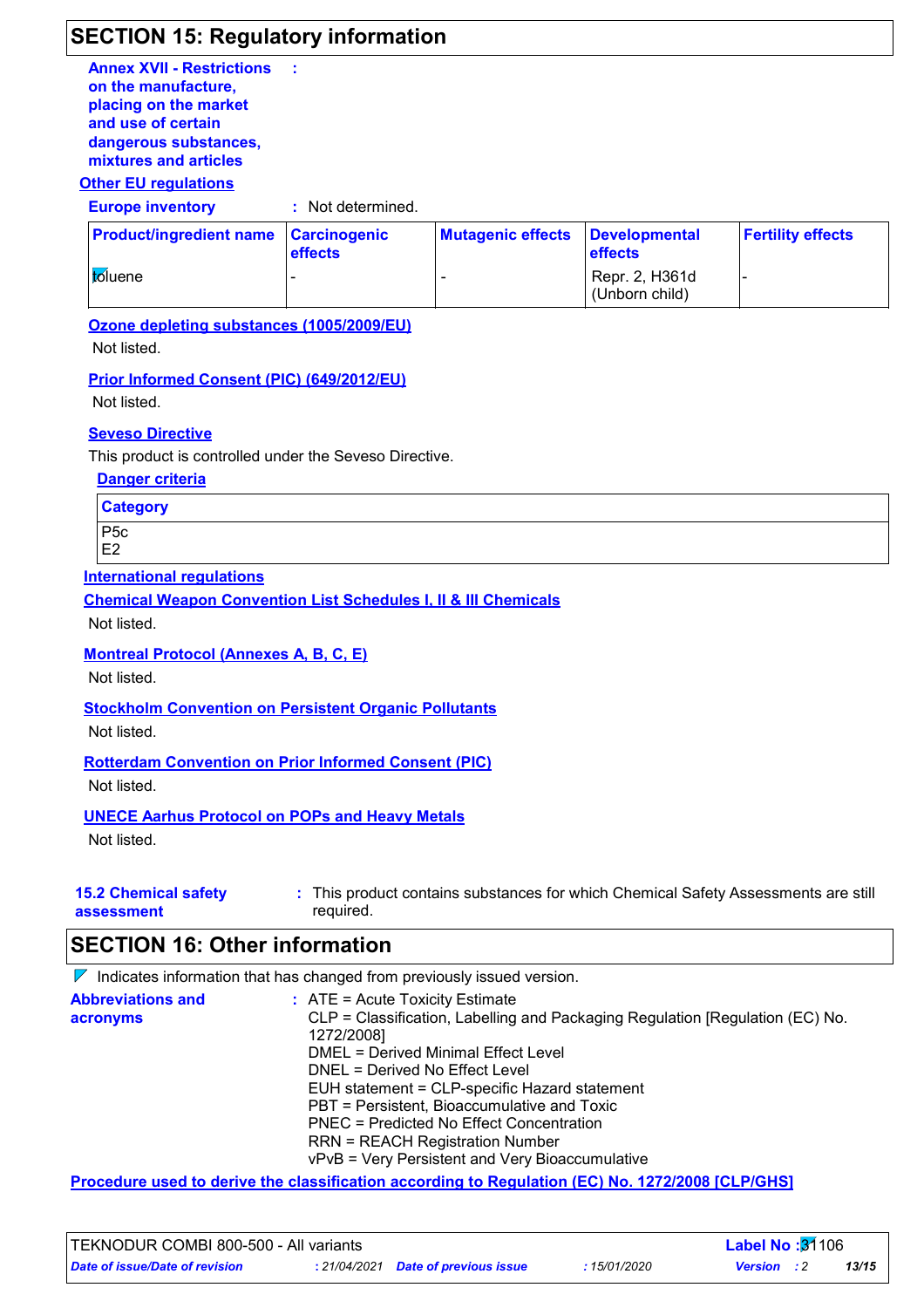| <b>SECTION 16: Other information</b>                                                                                                                                                                                                                                                                                                                                                                                          |                                                                                                                                                                                                                                                                                                                                                                                                                                                                                                                                                                                                                                                                                                                                                                                                                                                                                                                                                                                                                                                                         |                                                                                                                                                                 |  |  |  |
|-------------------------------------------------------------------------------------------------------------------------------------------------------------------------------------------------------------------------------------------------------------------------------------------------------------------------------------------------------------------------------------------------------------------------------|-------------------------------------------------------------------------------------------------------------------------------------------------------------------------------------------------------------------------------------------------------------------------------------------------------------------------------------------------------------------------------------------------------------------------------------------------------------------------------------------------------------------------------------------------------------------------------------------------------------------------------------------------------------------------------------------------------------------------------------------------------------------------------------------------------------------------------------------------------------------------------------------------------------------------------------------------------------------------------------------------------------------------------------------------------------------------|-----------------------------------------------------------------------------------------------------------------------------------------------------------------|--|--|--|
| <b>Classification</b>                                                                                                                                                                                                                                                                                                                                                                                                         |                                                                                                                                                                                                                                                                                                                                                                                                                                                                                                                                                                                                                                                                                                                                                                                                                                                                                                                                                                                                                                                                         | <b>Justification</b>                                                                                                                                            |  |  |  |
| Flam. Liq. 3, H226<br>Skin Irrit. 2, H315<br>Eye Irrit. 2, H319<br><b>STOT RE 2, H373</b><br>Aquatic Chronic 2, H411                                                                                                                                                                                                                                                                                                          |                                                                                                                                                                                                                                                                                                                                                                                                                                                                                                                                                                                                                                                                                                                                                                                                                                                                                                                                                                                                                                                                         | On basis of test data<br><b>Calculation method</b><br>Calculation method<br>Calculation method<br><b>Calculation method</b>                                     |  |  |  |
| <b>Full text of abbreviated H statements</b>                                                                                                                                                                                                                                                                                                                                                                                  |                                                                                                                                                                                                                                                                                                                                                                                                                                                                                                                                                                                                                                                                                                                                                                                                                                                                                                                                                                                                                                                                         |                                                                                                                                                                 |  |  |  |
| H225<br>H226<br>H304<br>H312<br>H315<br>H319<br>H332<br>H335<br>H336<br>H361d<br>H373 (inhalation)<br>H373 (oral)<br>H373                                                                                                                                                                                                                                                                                                     | Highly flammable liquid and vapour.<br>Flammable liquid and vapour.<br>May be fatal if swallowed and enters airways.<br>Harmful in contact with skin.<br>Causes skin irritation.<br>Causes serious eye irritation.<br>Harmful if inhaled.<br>May cause respiratory irritation.<br>May cause drowsiness or dizziness.<br>Suspected of damaging the unborn child.<br>May cause damage to organs through prolonged or repeated<br>exposure if inhaled.<br>May cause damage to organs through prolonged or repeated<br>exposure if swallowed.<br>May cause damage to organs through prolonged or repeated                                                                                                                                                                                                                                                                                                                                                                                                                                                                   |                                                                                                                                                                 |  |  |  |
| H400<br>H410<br>H411<br>H412                                                                                                                                                                                                                                                                                                                                                                                                  | exposure.<br>Very toxic to aquatic life.                                                                                                                                                                                                                                                                                                                                                                                                                                                                                                                                                                                                                                                                                                                                                                                                                                                                                                                                                                                                                                | Very toxic to aquatic life with long lasting effects.<br>Toxic to aquatic life with long lasting effects.<br>Harmful to aquatic life with long lasting effects. |  |  |  |
| <b>Full text of classifications [CLP/GHS]</b>                                                                                                                                                                                                                                                                                                                                                                                 |                                                                                                                                                                                                                                                                                                                                                                                                                                                                                                                                                                                                                                                                                                                                                                                                                                                                                                                                                                                                                                                                         |                                                                                                                                                                 |  |  |  |
| Acute Tox. 4, H312<br>Acute Tox. 4, H332<br>Aquatic Acute 1, H400<br>Aquatic Chronic 1, H410<br>Aquatic Chronic 2, H411<br>Aquatic Chronic 3, H412<br>Asp. Tox. 1, H304<br><b>EUH066</b><br>Eye Irrit. 2, H319<br>Flam. Liq. 2, H225<br>Flam. Liq. 3, H226<br>Repr. 2, H361d<br>Skin Irrit. 2, H315<br>STOT RE 2, H373 (inhalation)<br>STOT RE 2, H373 (oral)<br><b>STOT RE 2, H373</b><br>STOT SE 3, H335<br>STOT SE 3, H336 | <b>ACUTE TOXICITY (dermal) - Category 4</b><br><b>ACUTE TOXICITY (inhalation) - Category 4</b><br>SHORT-TERM (ACUTE) AQUATIC HAZARD - Category 1<br>LONG-TERM (CHRONIC) AQUATIC HAZARD - Category 1<br>LONG-TERM (CHRONIC) AQUATIC HAZARD - Category 2<br>LONG-TERM (CHRONIC) AQUATIC HAZARD - Category 3<br><b>ASPIRATION HAZARD - Category 1</b><br>Repeated exposure may cause skin dryness or cracking.<br>SERIOUS EYE DAMAGE/EYE IRRITATION - Category 2<br>FLAMMABLE LIQUIDS - Category 2<br>FLAMMABLE LIQUIDS - Category 3<br>REPRODUCTIVE TOXICITY (Unborn child) - Category 2<br>SKIN CORROSION/IRRITATION - Category 2<br>SPECIFIC TARGET ORGAN TOXICITY - REPEATED<br>EXPOSURE (inhalation) - Category 2<br>SPECIFIC TARGET ORGAN TOXICITY - REPEATED<br>EXPOSURE (oral) - Category 2<br>SPECIFIC TARGET ORGAN TOXICITY - REPEATED<br><b>EXPOSURE - Category 2</b><br>SPECIFIC TARGET ORGAN TOXICITY - SINGLE EXPOSURE<br>(Respiratory tract irritation) - Category 3<br>SPECIFIC TARGET ORGAN TOXICITY - SINGLE EXPOSURE<br>(Narcotic effects) - Category 3 |                                                                                                                                                                 |  |  |  |
| Date of issue/ Date of<br>: 21/04/2021<br>revision<br>Date of previous issue<br>: 15/01/2020                                                                                                                                                                                                                                                                                                                                  |                                                                                                                                                                                                                                                                                                                                                                                                                                                                                                                                                                                                                                                                                                                                                                                                                                                                                                                                                                                                                                                                         |                                                                                                                                                                 |  |  |  |
| <b>Version</b><br>$\therefore$ 2<br>TEKNODUR COMBI 800-500                                                                                                                                                                                                                                                                                                                                                                    |                                                                                                                                                                                                                                                                                                                                                                                                                                                                                                                                                                                                                                                                                                                                                                                                                                                                                                                                                                                                                                                                         |                                                                                                                                                                 |  |  |  |
| <b>Notice to reader</b>                                                                                                                                                                                                                                                                                                                                                                                                       |                                                                                                                                                                                                                                                                                                                                                                                                                                                                                                                                                                                                                                                                                                                                                                                                                                                                                                                                                                                                                                                                         | All variants                                                                                                                                                    |  |  |  |